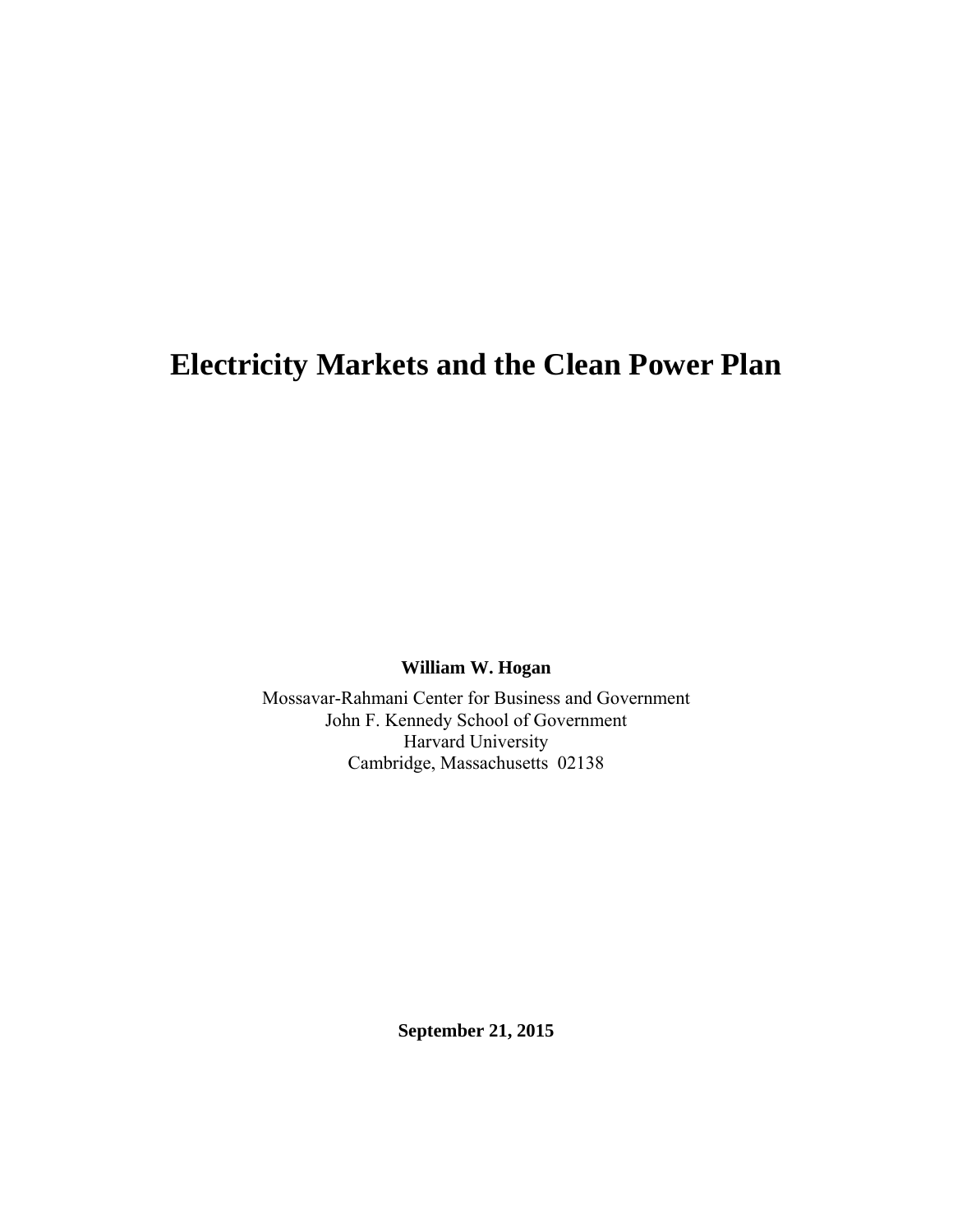# **Electricity Markets and the Clean Power Plan**

# **Executive Summary**

William W. Hogan

September 21, 2015

"Subsidies are creating a toxic mix of imperfect competition and imperfect regulation working directly at cross-purposes with each other." John Moot, former FERC General Counsel.

"We have a lot of state air regulators who certainly didn't know what FERC was probably 12 months ago, and they will be in a major position to also be planning the electric grid, like it or not." Philip Moeller, FERC Commissioner.

The Supreme Court found that carbon dioxide emissions are pollutants under the terms of the Clean Air Act (CAA). The Environmental Protection Agency (EPA) determined that carbon dioxide and other greenhouse gases threaten the public health and welfare of current and future generations. With the failure to adopt a national carbon dioxide cap-and-trade program, the responsibility and authority to regulate carbon dioxide falls under the rubric of the CAA.

The regulations divide into those for new and existing affected fossil fuel generating plants. For new plants, the approach is relatively straightforward, and essentially reinforces the market choice to prefer new natural gas plants to new coal plants, at least at the present and expected price of natural gas. For existing fossil generation plants, the situation is more complicated.

The Clean Power Plan (CPP) published by EPA is not strictly a plan. At this stage, it is a final rule defining a set of standards that states would have to meet for emissions from existing fossil generating plants. Under this rule, states are required to develop State Implementation Plans, or accept a default Federal Implementation Plan that would meet the standard.

A well-designed implementation plan that respects and utilizes the special features of organized electricity markets could achieve the benefits of both efficient markets and cost-effective environmental protection. A poorly-designed implementation plan could have the unintended consequence of destroying organized electricity markets and undermining environmental protection.

The legal authority for regulating existing plants falls under a part of the CAA (i.e., Section 111(d)) that raises a number of issues. A narrow interpretation of the authority would limit the regulation to feasible controls "inside the fence" for individual existing generating plants. This would be easy to implement but provide little in the way of carbon dioxide emissions reduction. A more expansive reading would extend the boundary of the fence to encompass the entire energy system, thereby allowing mandates for substitutes for existing fossil plants and a deeper reduction in carbon dioxide emissions.

The logic embedded in the CPP falls in between, described as setting a rate-based standard but extending the definition of the rate to encompass existing fossil fuel plants and new renewable generation. The CPP is controversial and a number of states have already attempted to stop implementation.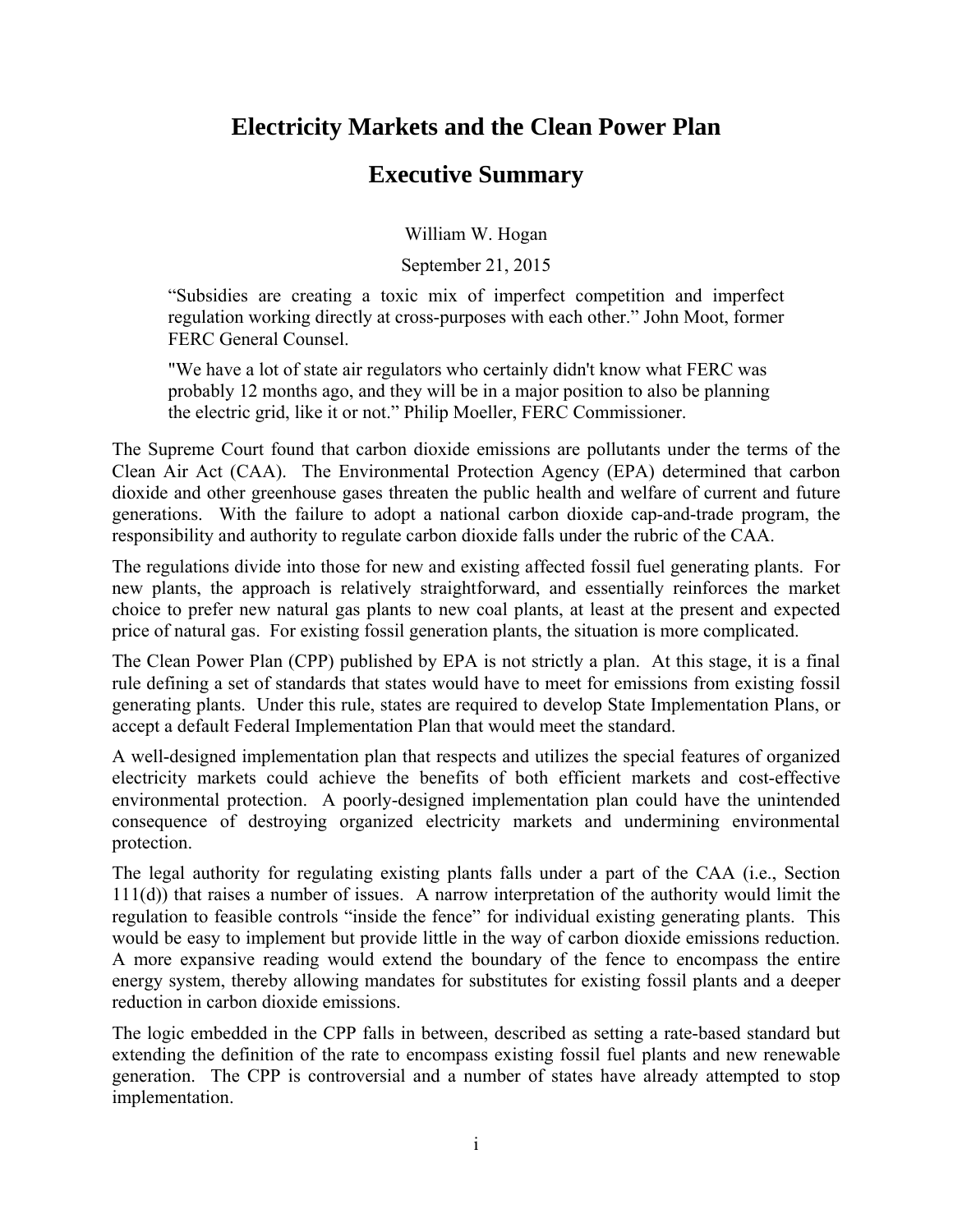A key element of the CPP is the repeated emphasis on flexibility. The authority for EPA to accept different implementation proposals from the states appears to be much broader than the authority to mandate particular approaches. Furthermore, the range of possible implementation tools and policies is broad. This will precipitate extensive analysis and discussion within and among the states, in addition to the consideration of legal challenges.

This flexibility and broad range of implementation options raises a number of issues for Regional Transmission Organizations (RTOs) and organized electricity markets. Some versions of implementation plans for the CPP would be compatible with the operation of electricity markets and be easy to achieve. For example, a national carbon tax would be a preferred policy that would reduce carbon dioxide emissions and produce little or no unwanted distortion in the electricity market. By contrast, other possible polices could undermine the foundations of RTOs and cause electricity markets to collapse. The extreme case would be a mandate for environmental dispatch, but many less intrusive subsidy or procurement mandates would have similar effects.

It is not possible to anticipate every idea that will appear in the discussion of implementation plans, but it is possible to describe many ideas that have already been proposed. The analysis here focusses on the implications for organized electricity markets rather than on the merits of any particular carbon dioxide emission standard. Importantly, the CPP characterizes the operation of electricity markets in ways that are not strictly correct. Attempts by EPA to clarify some of the important points have added to the confusion.

The implementation conversation could be lengthy and litigious. The challenge for the nation is to develop an efficient policy for reducing carbon emissions. The challenge for RTOs and their regulators is to make clear how environmental policies could mesh well with the necessary electricity market design. Environmental policies that put an explicit price on carbon would fit naturally with efficient markets. Absent an explicit price on carbon, RTOs should be alert to avoiding many variants of seemingly innocuous implementation mechanisms that would lead to fundamentally undermining the operation of electricity markets.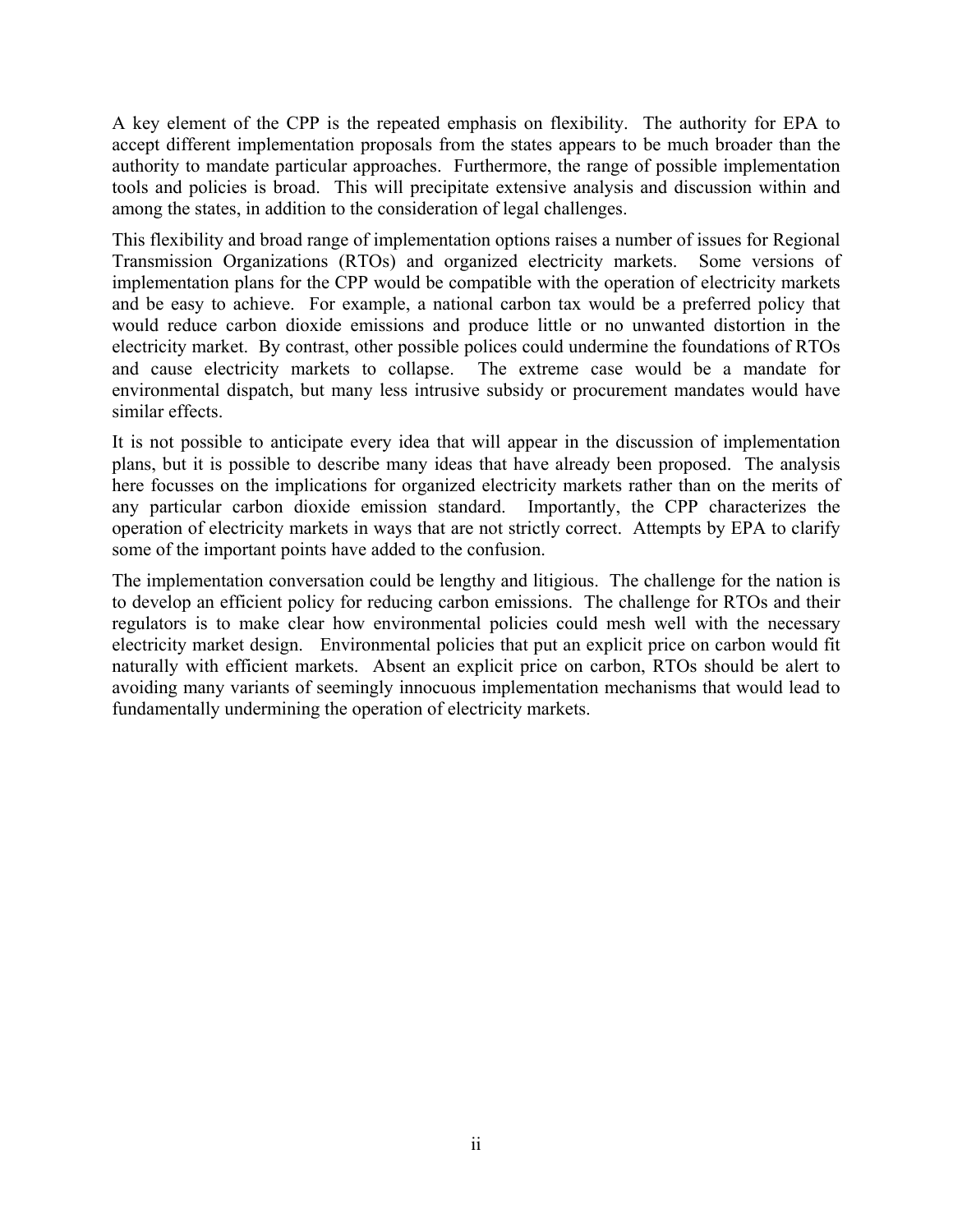## **Electricity Markets and the Clean Power Plan**

William W. Hogan<sup>i</sup>

September 21, 2015

"Subsidies are creating a toxic mix of imperfect competition and imperfect regulation working directly at cross-purposes with each other." John Moot, former FERC General Counsel. (Moot, 2014)

"We have a lot of state air regulators who certainly didn't know what FERC was probably 12 months ago, and they will be in a major position to also be planning the electric grid, like it or not." Philip Moeller, FERC Commissioner. (Moeller, 2015)

#### **Introduction**

The Environmental Protection Agency issued a final rule that defines a broad and complicated set of standards for controlling carbon dioxide  $(CO<sub>2</sub>)$  emissions from affected electricity generating units. (Environmental Protection Agency, 2015b) The proposed national average reduction by 2030 is 32% from the 2005 level of emissions, about half of which has already occurred. (Environmental Protection Agency, 2015j) The rules for new power plants are relatively straightforward and imply little more than reinforcing the current economic choice of natural gas over coal fired generation, given current projections for the price of natural gas. The Clean Power Plan rules for existing power plants arise under a different section of the Clean Air Act and present a more complicated picture. The result has implications for the nature and degree of future limitations on carbon dioxide emissions from the electricity sector. In addition, some versions of the possible implementation plans could have material implications for the operations of Regional Transmission Organizations under the regulations of the Federal Energy Regulatory Commission. The purpose here is to highlight some of the possible directions for relevant policies of electricity system operators.

## **Carbon Pollution Standards**

After a long period of debate and litigation, the Supreme Court ruled that carbon dioxide is a pollutant under the meaning of the Clean Air Act (CAA). (U.S. Supreme Court, 2007) The Environmental Protection Agency (EPA) then issued an endangerment finding and precipitated the required regulation of carbon emissions. After a series of appeals, the legal issue was settled as to the jurisdictional question.

With the failed legislative attempt to limit carbon dioxide emissions through a national cap-andtrade program, EPA was left to act according to its authority under the CAA. However, the decision on the legal authority did not resolve the debate on the merits of carbon regulation under the CAA. It is one thing to say that the general term "pollutant" legally encompasses carbon dioxide emissions; it is quite another thing to say that the CAA was designed with carbon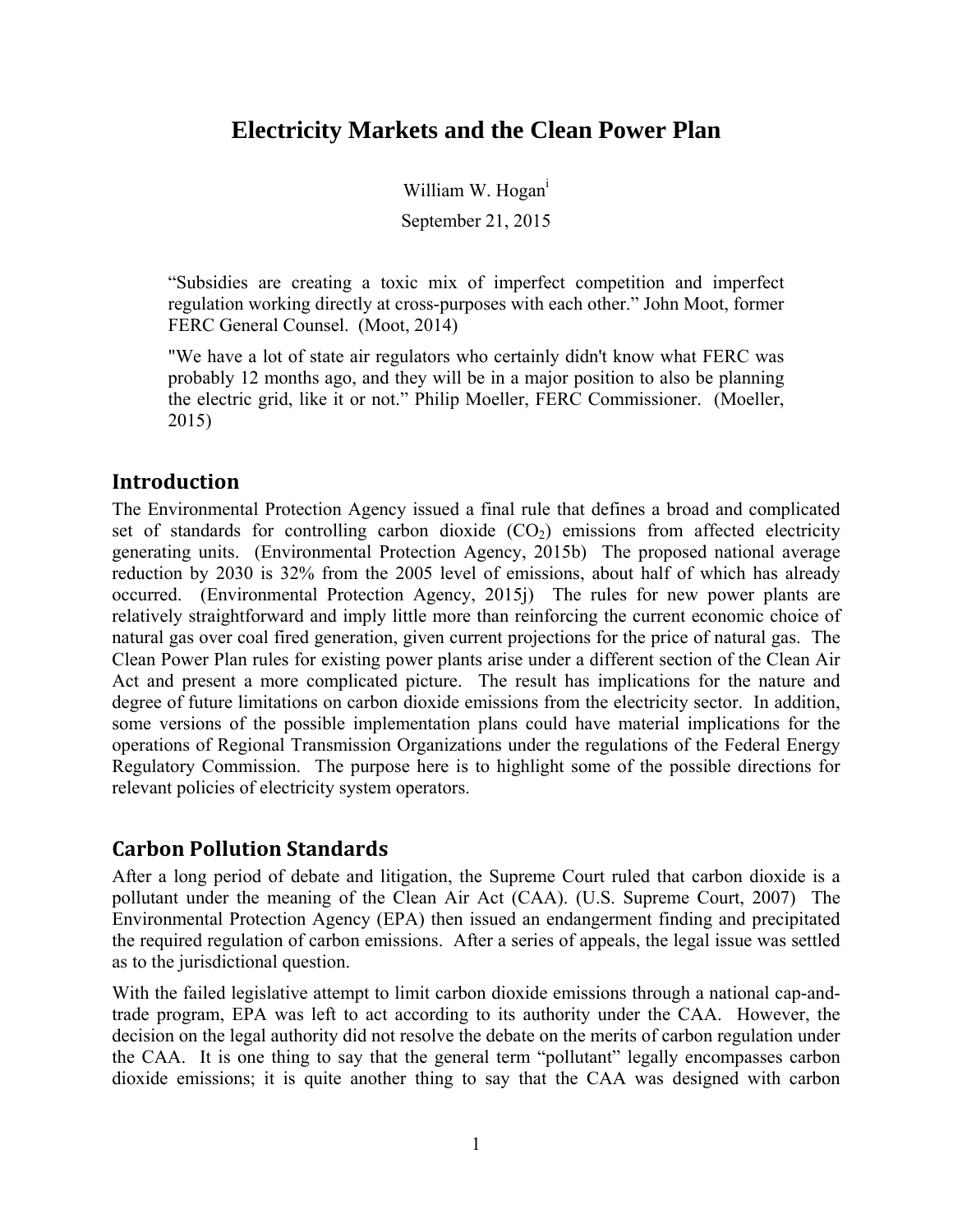dioxide in mind. The design of the CAA and the precedents of court decisions suggest that carbon dioxide is different than other pollutants.

For example, the CAA specifies certain levels of emissions that require regulation. The EPA recognized that these levels were (much) too low to be applied to carbon dioxide and other greenhouse gas (GHG) emissions as discussed in its so-called "Tailoring Rule":

 "The rule establishes a schedule that will initially focus CAA permitting programs on the largest sources with the most CAA permitting experience. … The CAA permitting program emissions thresholds for criteria pollutants such as lead, sulfur dioxide and nitrogen dioxide, are 100 and 250 tons per year (tpy). While these thresholds are appropriate for criteria pollutants, they are not feasible for GHGs because GHGs are emitted in much higher volumes. … Without this tailoring rule, the lower emissions thresholds would take effect automatically for GHGs on January 2, 2011. PSD and title V requirements at these thresholds would lead to dramatic increases in the number of required permits —tens of thousands of PSD permits and millions of title V permits. State, local, and tribal permitting authorities would be overwhelmed and the programs' abilities to manage air quality would be severely impaired." (Environmental Protection Agency, 2010)

Hence, EPA set a schedule that delays regulation of many sources of carbon dioxide emissions until some indefinite time in the future, while focusing immediately on the largest emitters.

Debates continue over the merits of the resulting regulations. Different authorities apply to mobile sources, new stationary sources and existing stationary sources. Some authorities allow for federal implementation, and others require state implementation plans.

"The Clean Air Act lays out distinct approaches for addressing new and existing sources under Section 111: a federal program for new sources and state programs for existing sources.

- o Section 111 (b) is the federal program to address new, modified and reconstructed sources by establishing standards of performance.
	- EPA is proposing two standards for natural gas-fired stationary combustion units, depending on size.  $\dots$  1,000 lb CO<sub>2</sub>/MWh-gross for larger units,  $1,100$  lb  $CO<sub>2</sub>/MWh-gross$  for smaller units.
	- New natural gas-fired stationary combustion turbines can meet the proposed standard without the need for add-on control technology.
	- The proposed limits for fossil fuel-fired utility boilers and IGCC units are based on the performance of a new efficient coal unit implementing partial carbon capture and storage (CCS).
	- These limits require capture of only a portion of the  $CO<sub>2</sub>$  from the new unit.  $\ldots$  1,100 lb CO<sub>2</sub>/MWh-gross over a 12-operating month period, or  $1,000-1,050$  lb  $CO<sub>2</sub>/MWh-gross$  over an 84-operating month (7-year) period
- o Section 111 (d) is a state-based program for existing sources. EPA establishes guidelines. States then design programs to fit their particular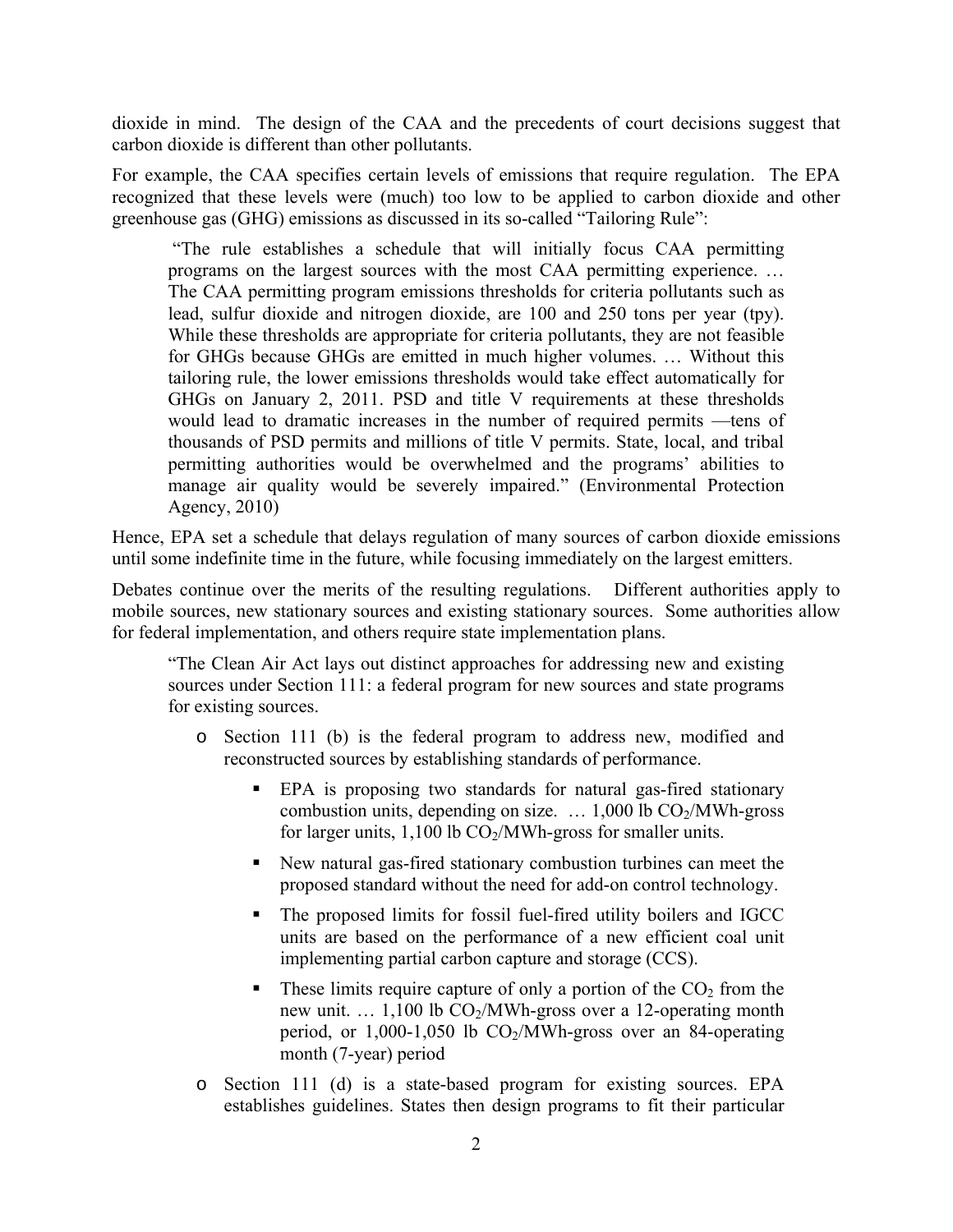mix of sources and policies and get the needed reductions." (Environmental Protection Agency, 2015a)

The rules for new power plants would require expensive carbon capture equipment for new coal power plants. However, with current and anticipated natural gas prices, the economics already argue against construction of new coal-fired power plants in favor of natural gas. Hence, there was relatively little controversy over substance for the standards for new sources under Section 111 (b).

By contrast, the Clean Power Plan under Section 111 (d) for existing sources could be another matter entirely. Many states strongly oppose the plan.

## **Clean Power Plan**

Strictly speaking, the Clean Power Plan (CPP) published by EPA in August of 2015 is not a plan. The content of the CPP could have major implications for the development of the electricity system, but the structure of the CPP is to define rules and a methodology for setting limits on future emissions of carbon, with an interim goal for 2022 and a final goal for 2030. The limits are described as limits for existing plants, but the final rule covers something different. The initial proposal for the standard setting methodology was subject to over four million filed comments. (Environmental Protection Agency, 2014a) As it promised, EPA reviewed these comments and produced a final rule. (Environmental Protection Agency, 2015b)

Under the final rule a state will have one year to submit an initial State Implementation Plan (SIP) that would meet the limits on carbon emissions. States may apply for up to a two-year extension, through September 2018, to submit their final SIP. The SIPs are subject to approval by EPA, and EPA can step in to adopt its own Federal Implementation Plan (FIP) for any state that does not comply. Along with the final rule setting emission standards, EPA published a proposed FIP, requesting comments on different designs. (Environmental Protection Agency, 2015g)

There likely will be litigation over many aspects of the CPP. For example, there was an initial suit by 15 states to block the proposed CPP; this suit was rejected in June 2015 on procedural grounds that the court could not intervene until a final rule was issued. A similar suit in August 2015 to delay implementation of the published final rule was also rejected in September 2015. Legal challenges to the final rule cannot be filed until the published plan appears in the Federal Register, which EPA expected within two months.

## *Rate‐Based Targets for Existing Fossil Plants*

The existing authority and precedents under the CAA appear to substantially constrain design of the CPP. This is part and parcel of the underlying problem that the CAA was not written with carbon emission controls in mind. As discussed below, while there may be substantial flexibility in what EPA can approve—given cooperation from a state or group of states—there may be much less flexibility in what EPA can require absent cooperation of the states.

While much of this issue of the authority and context of the CAA will be matters of dispute and litigation, and while the purpose of this paper is not to offer legal advice, understanding the rule requires some articulation of at least one view of what the law allows and requires. This framing of the problem provides at least a possible "ex post" justification of the organizing principles.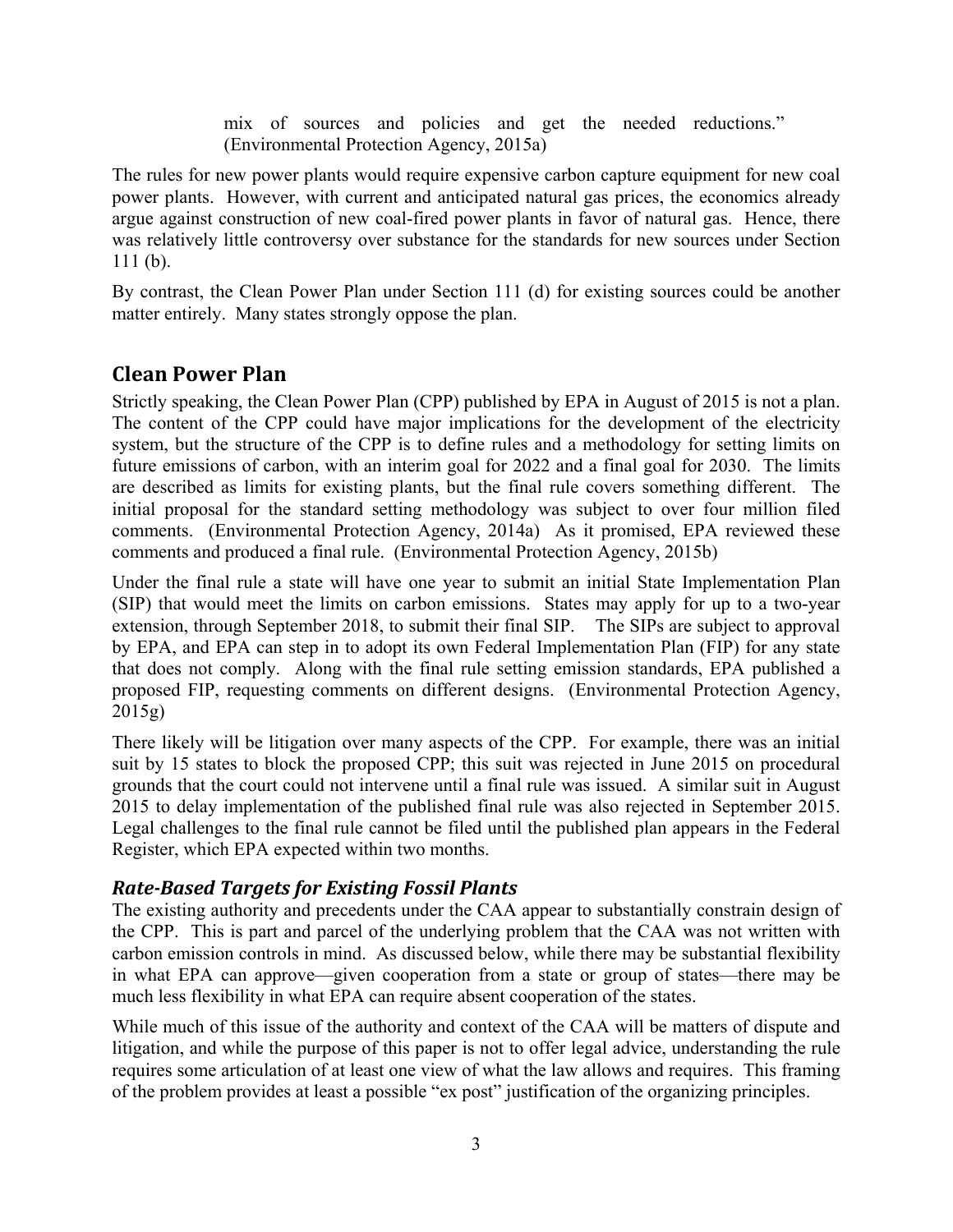Given the decisions about EPA's jurisdiction under the CAA, the least controversial part of the authority would be in setting state-by-state requirements regulating the rate of emissions from existing individual power plants. The limits for the rate-based standard would be set by application of the "Best System of Emissions Reductions" (BSER) as determined by EPA to have been adequately demonstrated. For example, a feasible and relatively inexpensive heatrate improvement on an existing coal plant could be an element of a BSER. Whereas converting an existing coal plant to natural gas might not be considered as required under a BSER standard.

This narrow view creates two problems. First, unlike many other pollutants, the principal impacts of a state's carbon emissions do not fall only on the state, or even only on its region. As EPA makes clear in its regulatory impact analysis, the global impacts of carbon dioxide are recognized as part of the benefits of emissions controls. This would argue for extending the boundaries to the limits of EPA's jurisdiction. Second, the limitation to actions "inside the fence" at individual plants would not give much latitude to constrain emissions. In fact, a frequent comment heard is that any responsible owner has already implemented all cost-effective means of improving heat rates at individual plants.

The distinction between what is or is not inside the fence appears to turn on the definition of "system" in the BSER. Does system define the fence as around the plant and technologies applied at or on the plant; or does system extend the fence to incorporate a broader definition that extends across fuels and among plants? The approach of EPA in looking "outside the fence" introduces novel features of the CPP that are difficult to understand without recognizing that the design might not be legally secure and the perspective that this reach to extend the fence may prove to be a reach too far.

If there were no "fence" and EPA could consider actions anywhere that affected the total emissions, not just the rate of emissions from existing power plants, then we could build an edifice something like the following: (i) Assume that all existing power plants implement incremental improvements in heat rates and corresponding reduction in emissions; (ii) Assume all increases in the utilization of existing natural gas units result in reduced utilization of existing coal plants and correspondingly reduced emissions; (iii) Assume that all incremental renewables substitute for use of existing coal plants. These are the three "building blocks" (BB) adopted by EPA. Take the resulting predicted level of carbon from emissions from existing fossil plants and predicted levels of generation for existing fossil plants and new renewables, and compute a ratio to get a number. This number would be a type of rate-based target in  $lbs-CO<sub>2</sub>/MWh$ . (Environmental Protection Agency, 2015j)

In the earlier proposal for the Clean Power Plan there were additional building block elements, including increased energy efficiency. These were dropped from the final rule. However, energy efficiency would play a major role as a tool for meeting the standards even if it was not part of setting the standard. "The Clean Power Plan puts energy efficiency front and center because it is an important, proven strategy widely used by states that can substantially and costeffectively lower carbon dioxide emissions from the power sector. And while the final state goals don't include energy efficiency as a building block, this does not limit the ability of states to use energy efficiency to meet their clean power goals. … The Clean Power Plan encourages states to select energy efficiency as a compliance path to meet the goals of the Plan." (Environmental Protection Agency, 2015f)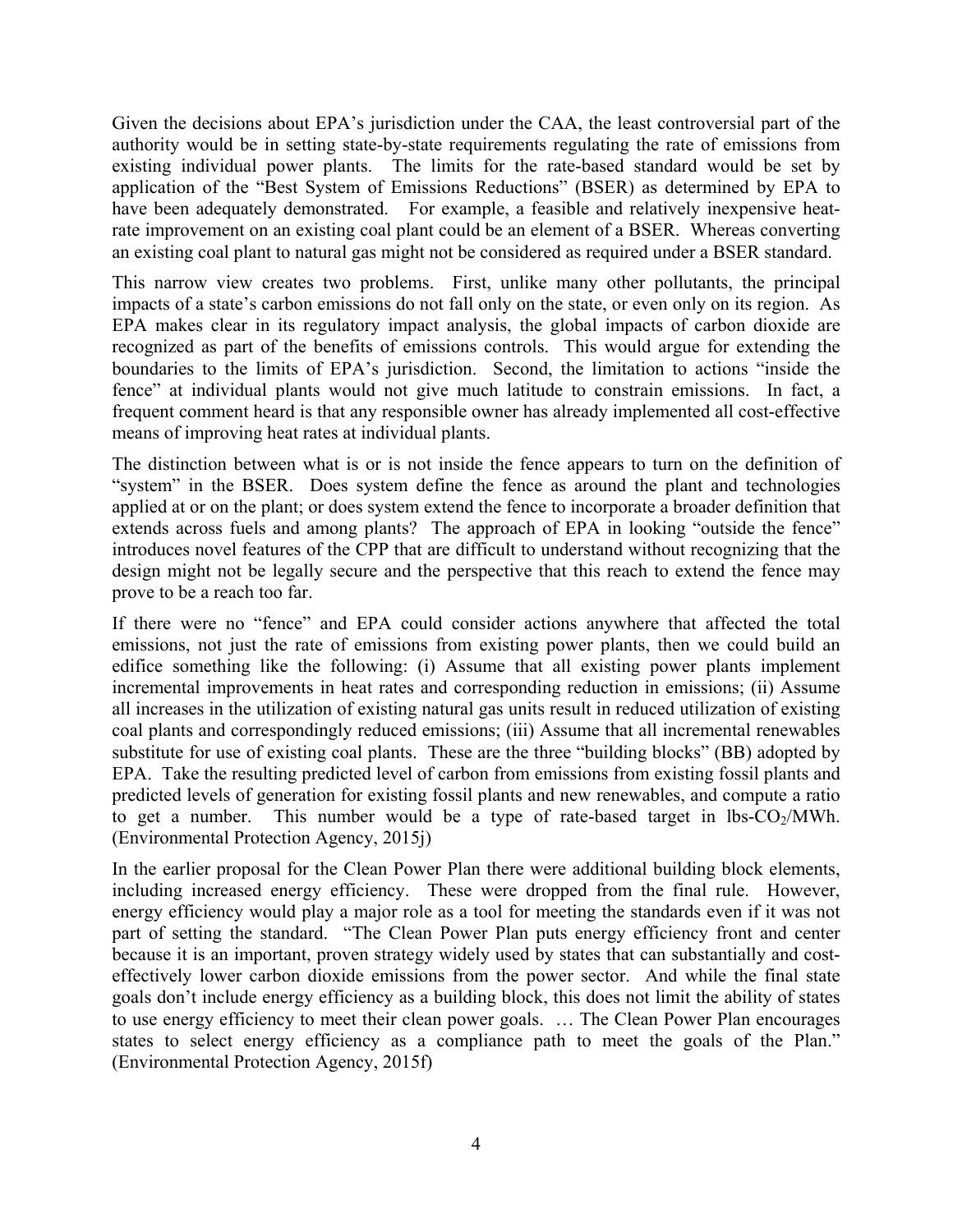An illustration of the use of the "building block" components that enter into the determination of the rate-based standard appears in the CPP description for fossil steam plants in the Eastern Interconnection. (see box) (Environmental Protection Agency, 2015d, p. 17)

|                          | (PostBB3&2 fossil steam gen x Post BB1 fossil steam emission rate) + |  |
|--------------------------|----------------------------------------------------------------------|--|
| Regional Fossil          | Incremental NGCC Generation x baseline NGCC rate)                    |  |
| $=$<br><b>Steam Rate</b> | (Post BB3&2 fossil steam gen)+                                       |  |
|                          | (BB3 generation replacing fossil steam + Incremental BB2 generation) |  |
|                          |                                                                      |  |
|                          | $(612,922 \text{ GWh} * 2,071 \text{ lbs/MWh}) +$                    |  |
| 2030 Eastern             | $(253,322 \text{ GWh} * 894 \text{lbs/MWh})$                         |  |
| <b>Fossil Steam Rate</b> | $=$ = 1,305 lb/MWh<br>$612,922$ GWh +                                |  |
|                          | 253,322 GWh + 280,515 GWh                                            |  |

This compares with the 2012 CPP baseline rate of 2,160 lb/MWh.

Whether or not this satisfies the legal definition of a rate depends in part on the meaning of "rate," or on the definition of "system" in the BSER. Perhaps the combination of existing fossil generation in 2012, incremental natural gas generation (BB2), and new renewables (BB3) could be a 'deemed cleaner power plant' (DCPP). Then we could say that we have a rate-based standard for the DCPP. But given any common usage for the word "rate," this is not a rate-based standard for existing power plants. It appears to be an artful construction to satisfy the form of setting a rate while reaching well beyond actions with individual plants to encompass a broader policy that expands across the electricity system.

The CPP applies its building block approach to source specific estimates for existing steam fossil (coal and oil) plants and existing natural gas combined cycle (NGCC) plants. The regional aggregation of the analysis is for each of the three interconnected grids (Eastern, Western, and Texas). From these EPA determined a national BSER for each source type, taking the maximum rate across the interconnections, and then applied these two standards to the source mix in each state to obtain each state's



aggregate rate-based standard for existing fossil plants. The required 2030 rate reductions range from 7% in Connecticut to 47% in Montana.

The language of the CPP reflects a degree of uncertainty created by this building block approach. For example, some parts of the rule treat the Electric Generating Unit (EGU) affected by the rule as the individual fossil fuel plant (Environmental Protection Agency, 2015b, p. 696), and then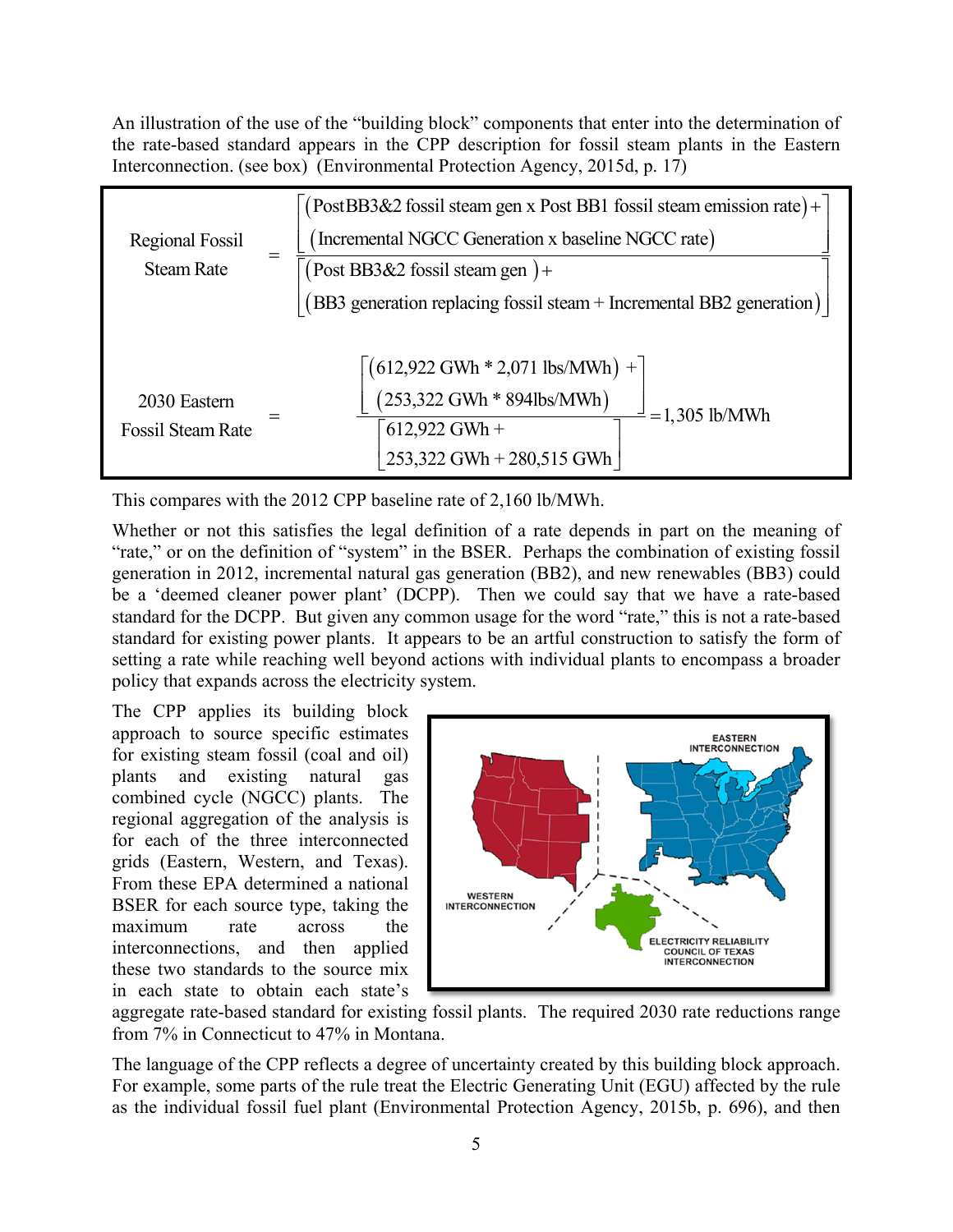treat the rate-based standard as something that can be achieved by an entity that owns or contracts for the output of multiple plants (p. 698).

The legal issue will be settled in the courts. But the substantive confusion and problems going forward will follow from the constraints imposed by the confines of the CAA. There is and probably will be a difference of opinion about whether or not this is good environmental policy. An argument can be made that something is better than nothing. But for a problem as long-lived as the challenge of climate change, a better and more transparent approach may have a greater chance of being effective.

The CPP presents the total emissions that EPA anticipates for the compliance years. This includes reductions in the performance rate but increases in the utilization of existing and new generation plants. This can be compared with the actual emissions. The resulting total state emission levels are in the accompanying graphic.



Given the focus on reducing emissions from the most carbon intensive sources, the pattern of emission changes is directionally the same as would be found with a common price on carbon dioxide. Because of increased utilization, the reduction in the average performance rate translates into a 21% reduction from 2012 to 2030 total emissions.

 $\frac{1}{1}$  Actual emissions from (Environmental Protection Agency, 2015e) (Appendix 3) . Anticipated 2030 emissions from (Environmental Protection Agency, 2015b, pp. 1178–1179).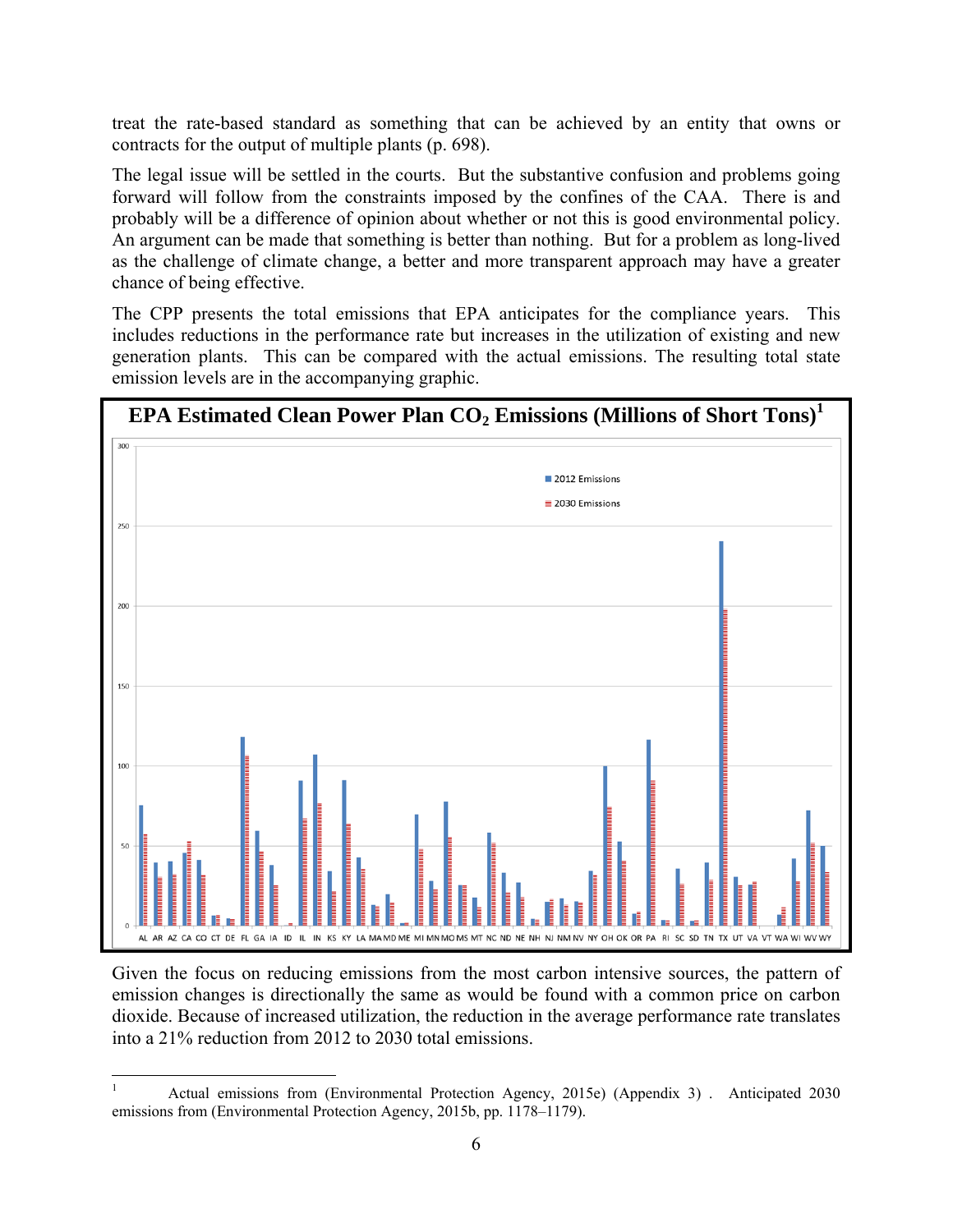Application of this DCPP standard will confront a number of implementation challenges. For instance, the assumption that renewables substitute only for existing high carbon fossil units and not nuclear or other sources cannot be correct. Likewise, the assumption that incremental energy efficiency replaces only high carbon fossil plants and not other sources cannot be correct. For example, in another context outside the application of the building blocks, EPA noted that incremental renewables and efficiency would reduce the level of new NGCC generation and associated emissions, partly breaking the connection to existing fossil generation. (Environmental Protection Agency, 2015i) Similarly, while some of the elements such as fossil generation or total renewables energy can be observed and measured directly, other components such as incremental energy efficiency can only be obtained through counterfactual estimation. The inherent uncertainty in such estimates has already raised concerns that the EPA has made flawed assumptions that might miss an opportunity to impose tougher standards. (Wara, Cullenward, & Teitelbaum, 2015) Any plan with a large role for energy efficiency will confront the substantial gap between optimistic engineering predictions and disappointing empirical results. (Fowlie, Greenstone, & Wolfram, 2015) Demonstrating ex post compliance with a DCPP rate-based standard could be a contentious process.

In addition to the uncertainty in measurement, a rate-based standard creates inherent inefficiencies. For example, a rate-based standard provides an incentive not only to shift the mix from more carbon intensive to less carbon intensive generation, but to increase total generation with lower than average emissions in order to reduce the average across the mix. In principle, a rate-based standard could result in an increase in total emissions. (Fowlie et al., 2014)

#### *Mass‐Based Standards*

As an alternative to a rate-based standard, EPA describes how states might choose a mass-based equivalent standard. The basic idea is to take the EPA projections as given and then compute the total emissions that would apply if the rate-based emission level is just met. This would set an ex ante level of total emissions that would define the emission cap for existing plants.

In principle, a mass-based standard would eliminate the inefficient incentives inherent in a ratebased standard. And as an ex ante rule, it would simplify some of the complicated measurement problems in 2030 when testing for compliance. A feature of the mass-based standard is avoiding any need for estimating or doing counterfactual calculation in determining compliance. Simple measurement of the actual emissions from the affected fossil fuel generating units would suffice to compare against the total emission limit.

As an example of the limitations of the CAA framework, the CPP recognizes that a mass-based standard applied only to existing fossil fuel plants could create incentives to shift generation to new fossil units that would not be covered under the rate-based standard. The solution adopted in the CPP to prevent this "leakage" is to condition approval of any mass-based SIP by requiring certain state authorized modifications of the mass-based rule.

One approach would be to set aside incremental emission allowance allocations for existing plants or new renewable sources. (Environmental Protection Agency, 2015b, p. 1182) The effect would be to provide a subsidy for these plants relative to new NGCC sources and thus reduce or eliminate any leakage through the dispatch. By design, this attempts to lower the implicit price on carbon emissions from existing plants, which will correspondingly reduce the price signal facing load and other supply sources, as an unintended consequence.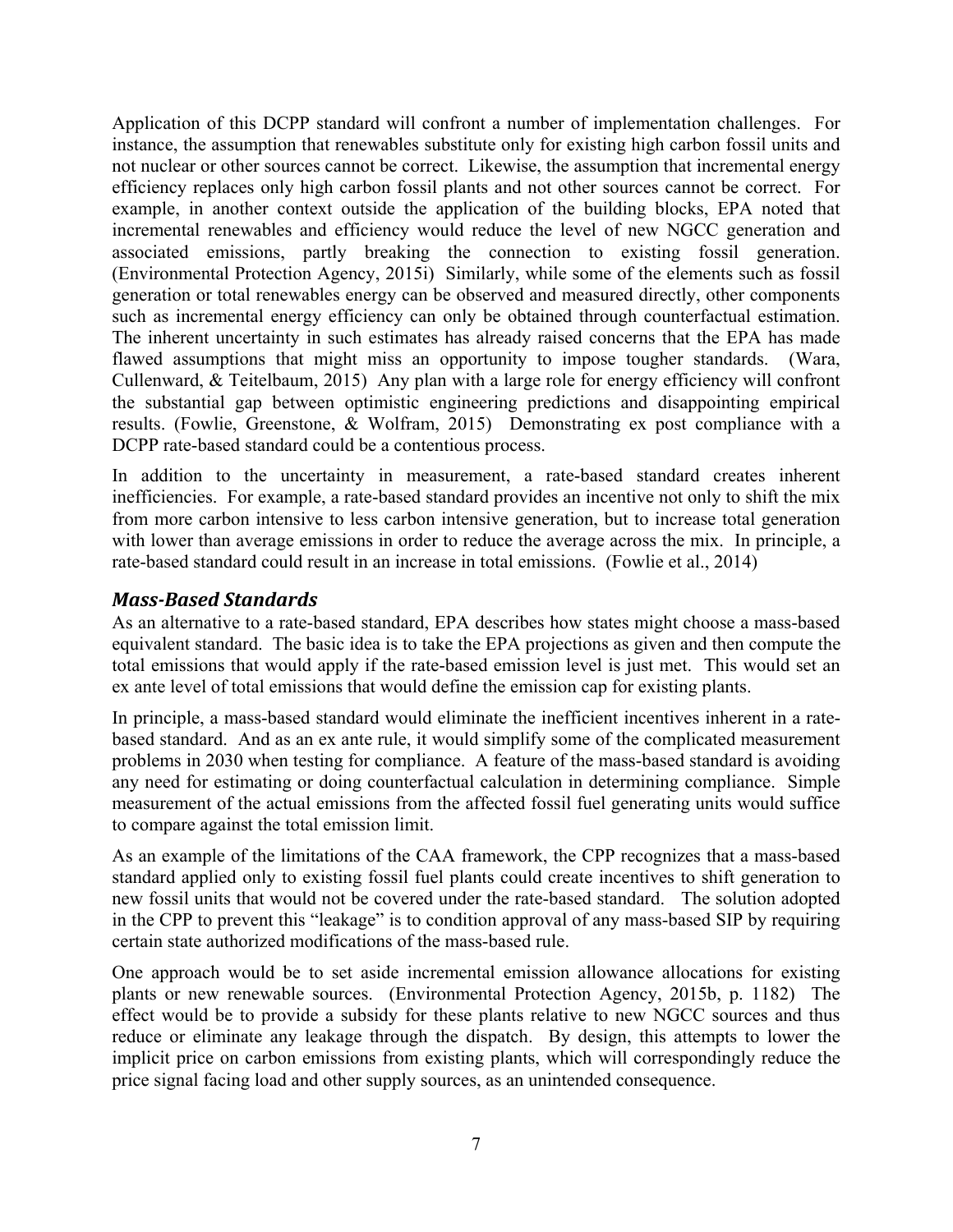An alternative approach suggested by EPA is for a SIP to include new generation under a slightly higher cap that is set by EPA to reflect the anticipated "New Source Complement" emissions from new natural gas plants. (Environmental Protection Agency, 2015i) The idea is to create a cap on all carbon dioxide emissions, for both existing and new plants, and achieve the corresponding efficiency benefits. This would provide the implicit price on carbon that would go with a simple emissions cap, and send the corresponding signal to reduce electricity demand and support efficiency investments.

The resulting increments to the state emission caps are smaller than implied by the expected growth in demand. The CPP sets the performance standard based on the maximum across the three interconnections. This was for the Eastern interconnection. When applied to the Western and Texas interconnections, this in effect leaves unused lower emitting resources not needed to meet their rate-based standard. EPA assumes that these resources will be utilized nationally in a type of trading regime to increases the output of existing resources beyond the 2012 base year levels and will go towards meeting incremental demand. (Environmental Protection Agency, 2015b, p. 832) However, the associated emissions are included in the mass-based equivalent standard and a corresponding amount of load and associated emissions are removed from the apparent "New Source Complement" adjustment for new generation. As a result, the resulting "New Source Complement" average percentage of the equivalent allowed emissions for existing fossil generation is a relatively low 2.74%. Converting from a rate-based to a mass-based standard that would be approved by the EPA may raise questions about this low increment and the appearance of increased stringency of the cap on total emissions under a mass-based system.

However, this "New Source Complement" does not represent the full emission allocation that would be available to meet load growth, as shown in the accompanying map. This alternative way to present the information identifies incremental emissions assuming the baseline 2012 generation level produces emissions at the rate-based standard for 2030. Then all emissions above this level would be available to meet load growth under the mass-based standard.

From this perspective, the implied total emissions available to meet load growth are materially higher than the reported "New Source Complement" under the CPP methodology. There is not an unintended increase in stringency relative to the rate-based standard and compared to the assumed load growth of 12.7%, 13.6%, and 17.4% for the Eastern, Western and Texas Interconnections, respectively. (Environmental Protection Agency, 2015i, p. 3)

These emission limit increases for new load would be provided by the allocations from EPA for a state that adopts a mass-based standard. This allocation provides an advantage compared to the rate-based standard where these increased emissions would be allowed only if the state could achieve the optimistic level of success embedded in the assumptions of the EPA analysis.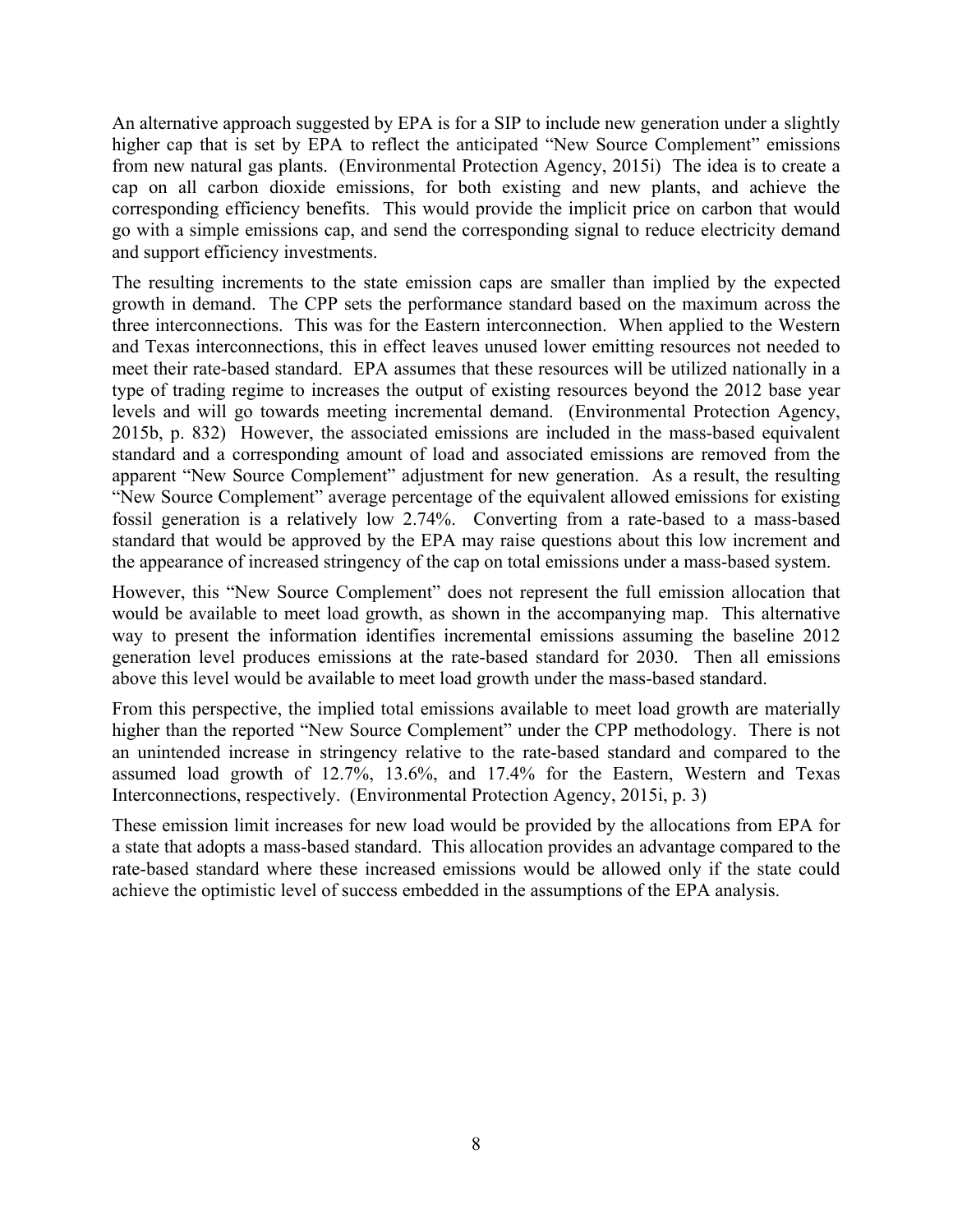

## *Flexibility*

The CPP repeatedly emphasizes an interest in flexibility in designing implementation plans. Although the CAA appears to substantially limit what EPA can require of the states, there seems to be a much greater range of options that EPA could approve if the states would make the offer to follow a different plan:

"• In developing its plan, each state will have the flexibility to select the measures it prefers in order to achieve the  $CO<sub>2</sub>$  emission performance rates for its affected plants, or meet the equivalent statewide rate- or mass-based  $CO<sub>2</sub>$  goal.

• States will also have the ability to shape their own emissions reduction pathways over the 2022-29 period since their affected sources together must only meet the states' interim goals "on average" over the eight-year span.

• States, through various state plan types, can utilize the reduction methods outlined in the Best System of Emission Reduction (BSER) (i.e., increasing coal plant efficiency, shifting coal generation to natural gas generation, and increasing renewable power generation) or they can choose to rely upon other measures such as demand-side energy efficiency programs or increased nuclear generation.

 $\overline{2}$ 2 Mass-based increment for increased load with baseline generation at the 2030 rate-based performance level and total emissions allowed including the "New Sources Complement.". Table 13, (Environmental Protection Agency, 2015b) and Table 9, (Environmental Protection Agency, 2015i).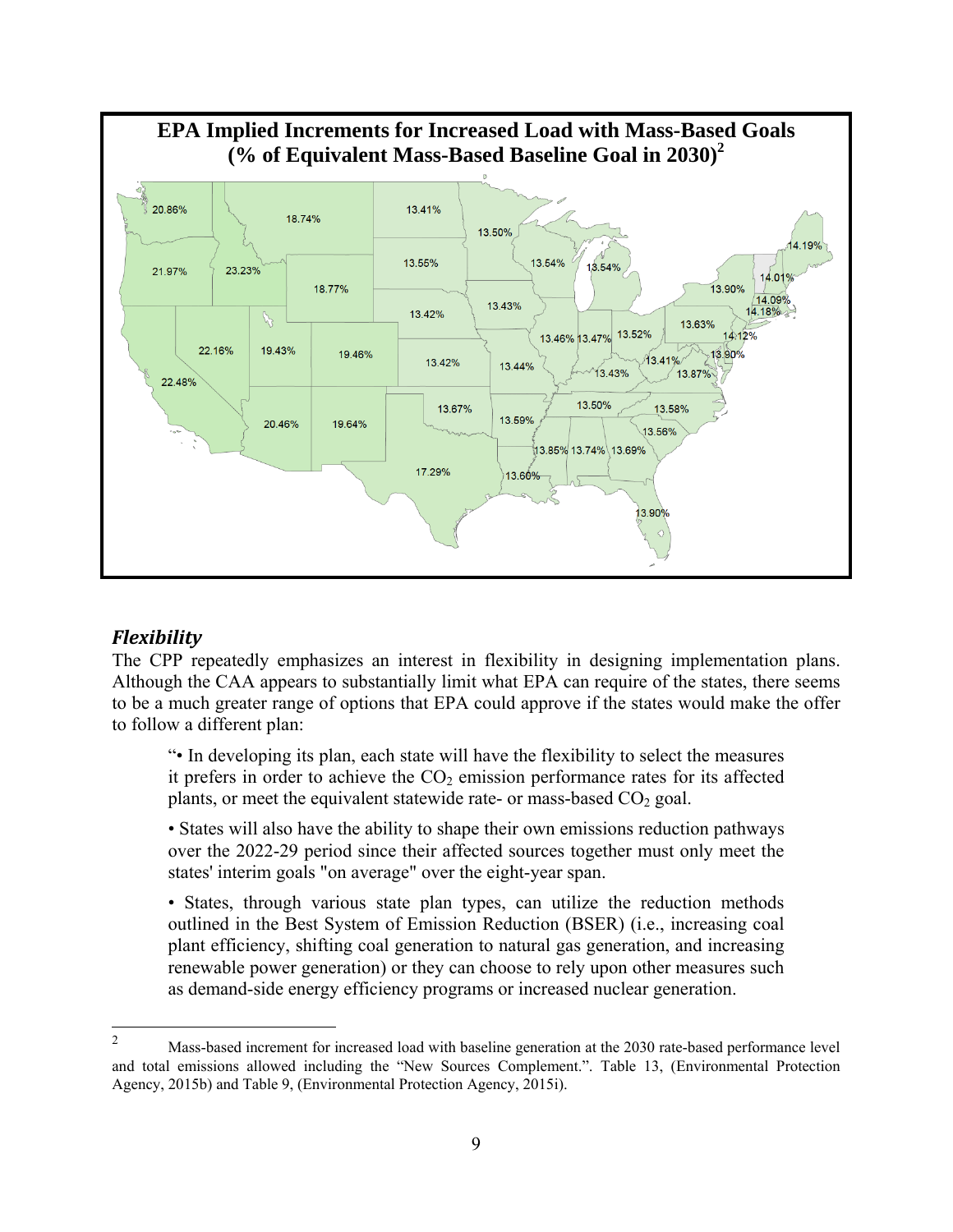• EPA is providing a Clean Energy Incentive Program to reward early investments in certain renewable energy (RE) and demand-side energy efficiency (EE) projects that generate carbon-free MWh or reduce end-use energy demand during 2020 and 2021. …

• The final rule also gives states the option to work with other states on multi-state approaches that allow their power plants to integrate their interconnected operations within their operating systems and their opportunities to address carbon pollution.

• The flexibility of the rule allows states to reduce costs to consumers, minimize stranded assets and spur private investments in renewable energy and energy efficiency technologies and businesses." (Environmental Protection Agency, 2015c)

In addition, in the discussion of its earlier proposal, EPA acknowledged the utility of pricing carbon emissions and using the associated incentives to change both power dispatch and future electricity investments.

"… [T]here are a number of different ways that states can design programs that achieve required reductions while working within existing market mechanisms used to dispatch power effectively in the short term and to ensure adequate capacity in the long term. These programs and programs for conventional pollutants, such as the Acid Rain Program under Title IV of the CAA, have demonstrated that **compliance with environmental programs can be monetized such that it is factored into power sector economic decision making in ways that reduce the cost of controlling pollution, maintain electricity system reliability and work within the least cost dispatching principles that are key to operation of our electric power grid**. The proposal would also allow states to work together with individual companies on potential specific challenges. These and other flexibilities are discussed further in Section VIII of the preamble." (Environmental Protection Agency, 2014a) (p. 34834, emphasis added)

Notably, the proposed FIP rule offered by EPA presents a rate-based and a mass-based trading program. While it seeks comments on both programs, the "EPA recognizes that the mass-based trading approach would be more straightforward to implement compared to the rate-based trading approach, both for industry and for the implementing agency." (Environmental Protection Agency, 2015g)

The CPP mentions the success of the Regional Greenhouse Gas Initiative (RGGI), a multi-state cap-and-trade program, and implies RGGI is a model for regional cooperation. By their very nature, the impacts of carbon emissions anywhere have a global effect. Hence, a cost-effective approach for controlling emissions would balance the marginal choices everywhere, but not on a "state-by-state" objective. The constraint of the CAA approach is most clearly evident in the exclusion of Vermont and the District of Columbia in all the standards. The stated reason is that Vermont and DC have no "affected" generating units. Hence, by implication of EPA's ratebased building-block methodology, increased renewables and greater energy efficiency in Vermont or DC have no impact on carbon emissions even though both regions are an explicit part of a larger dispatch organized under an RTO. If regional trading is approved, Vermont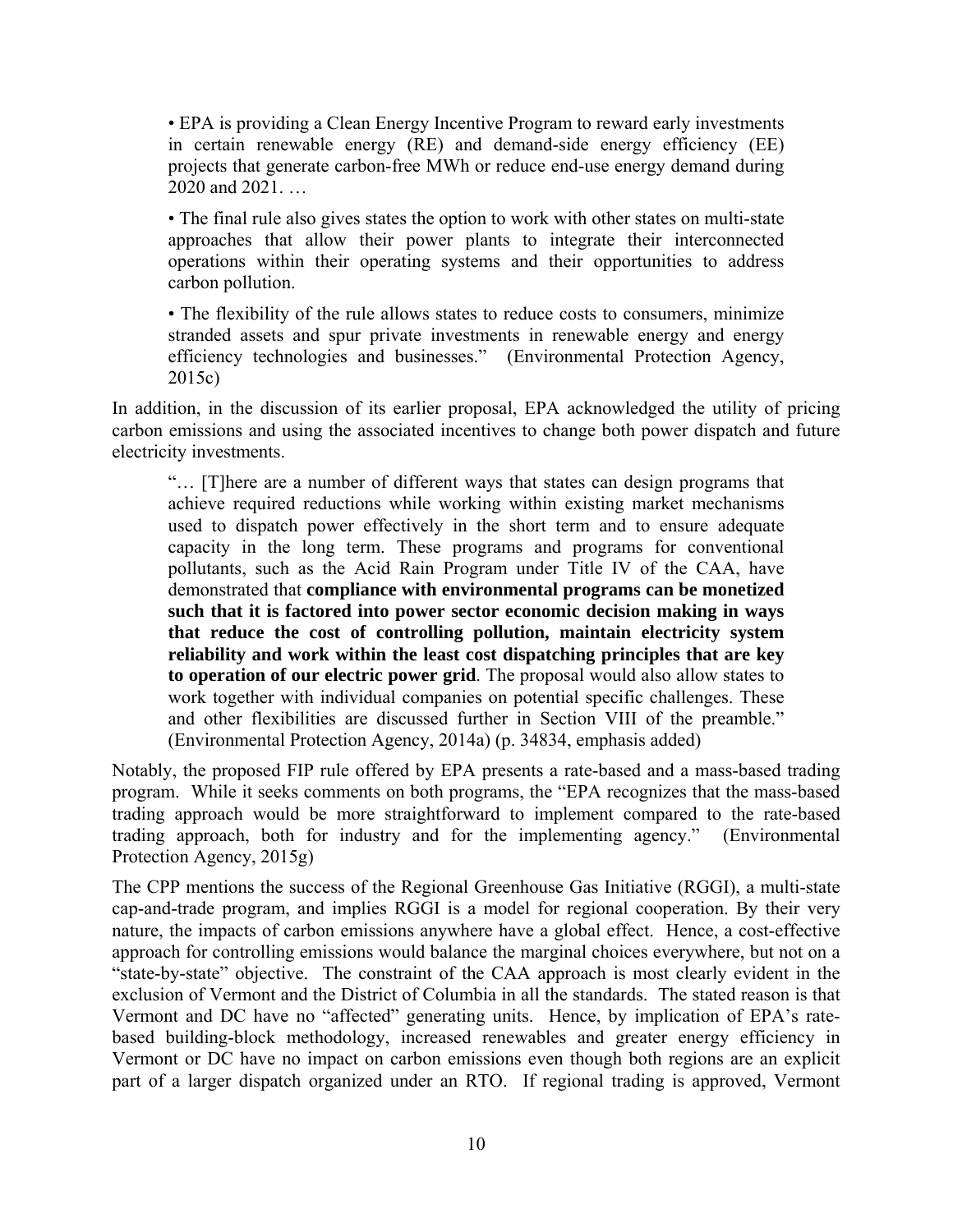would do well to create a voluntary SIP and sell its emission credits from the building blocks for its DCPP that will have no emissions.

The principal limitation imposed on trading arrangements restricts trading to like systems under the CPP. Hence, states using a rate-based implementation method may trade various credits with each other. And states using a mass-based system may trade emission credits among themselves. But the credits cannot be traded across rate-based and mass-based systems. Given the extensive trading of electricity across systems, it is clear that any restrictions on trading credits could have important indirect effects in other regions. The ideal approach would be to have a common system with trading across the widest possible market that EPA can allow under its jurisdiction.

Although the details are not yet known about what degree of cooperation is allowed, there are assertions that the incentives of the CPP could work against flexibility and cooperation. (Bushnell et al., 2014) Obviously, without some mechanism for trading across boundaries, there is not much incentive for cooperation from Vermont.

## **Clean Power Plan Implementation Options**

The Clean Power Plan is only a rule that sets emission standards. In principle, it is not a prescription for how to meet the standards. For rate-based plans, presumably compliance assessment will be based on the building blocks approach. Hence, there will be a tendency to try to design implementation plans to reflect the "building blocks" of the DCPP. But this is not a requirement and the call for flexibility would allow consideration of other implementation options. For mass-based plans, the building block framework is not relevant once the standard is set, at least until the time of revisiting the standard in the future.

There are many potential options for meeting the mandates of the CPP. One study by the National Association of Clean Air Agencies described 26 chapters discussing categories of implementation options, as shown in the accompanying table.

While the many details of the options overlap, it is clear that virtually every aspect of electricity system planning and operation is or could be implicated. As Federal Energy Regulatory Commission (FERC) member Moeller said: "Let's face it, we have air regulators planning the electricity grid, like it or not. And there's always going to be a lot of unforeseen consequences to that." (Moeller, 2015)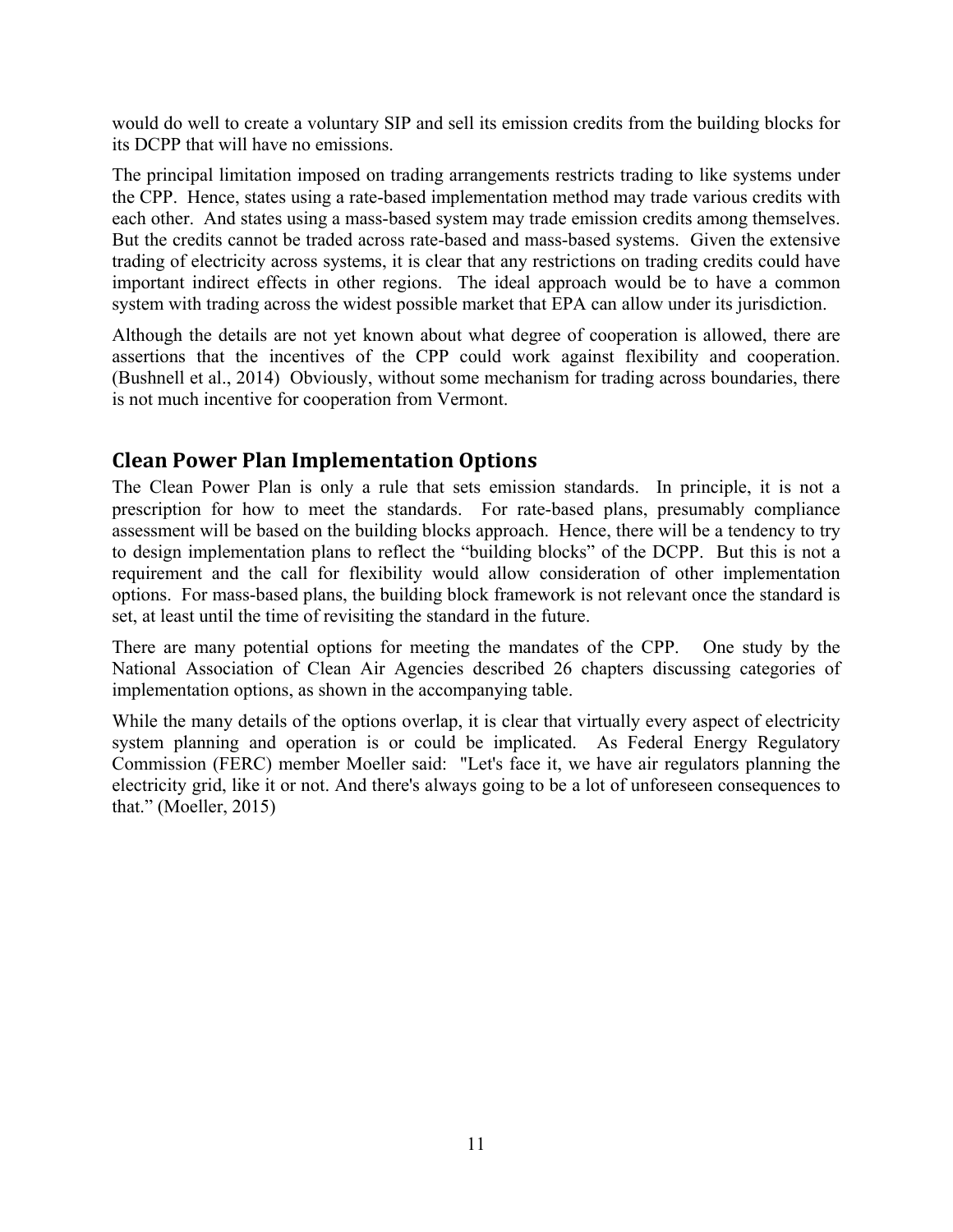## **Clean Power Plan Implementation Options**

(National Association of Clean Air Agencies, 2015)

| <b>Optimize Power Plant Operations</b>                    | Implement Combined Heat and Power in the<br><b>Electric Sector</b>    |
|-----------------------------------------------------------|-----------------------------------------------------------------------|
| Implement Combined Heat and Power in<br>Other Sectors     | <b>Improve Coal Quality</b>                                           |
| <b>Optimize Grid Operations</b>                           | Increase Generation from Low-Emission<br>Resources                    |
| Pursue Carbon Capture and Utilization or<br>Sequestration | <b>Retire Aging Power Plants</b>                                      |
| <b>Switch Fuels at Existing Power Plants</b>              | Reduce Losses in the Transmission and<br>Distribution System          |
| Establish Energy Savings Targets for<br><b>Utilities</b>  | Foster New Markets for Energy Efficiency                              |
| <b>Pursue Behavioral Efficiency Programs</b>              | <b>Boost Appliance Efficiency Standards</b>                           |
| <b>Boost Building Energy Codes</b>                        | <b>Increase Clean Energy Procurement</b><br>Requirements              |
| <b>Encourage Clean Distributed Generation</b>             | Revise Transmission Pricing and Access<br>Policies                    |
| Revise Capacity Market Practices and<br>Policies          | Improve Integration of Renewables into the<br>Grid                    |
| Change the Dispatch Order of Power Plants                 | <b>Improve Utility Resource Planning Practices</b>                    |
| Improve Demand Response Policies and<br>Programs          | <b>Adopt Market-Based Emissions Reduction</b><br>Programs             |
| Tax Carbon Dioxide Emissions                              | Consider Emerging Technologies and Other<br><b>Important Policies</b> |

Some of these options could be effective and benign from the perspective of an RTO. The easiest case would be to simply tax carbon dioxide emissions. Other options could be quite intrusive, such as changing the order of dispatch without taxing carbon dioxide, as discussed below.

A fundamental issue embedded in these many different options is the different degree of cost effectiveness. Although the BSER standard can accommodate cost considerations, the default CPP proposal for state-based standards is not cost effective.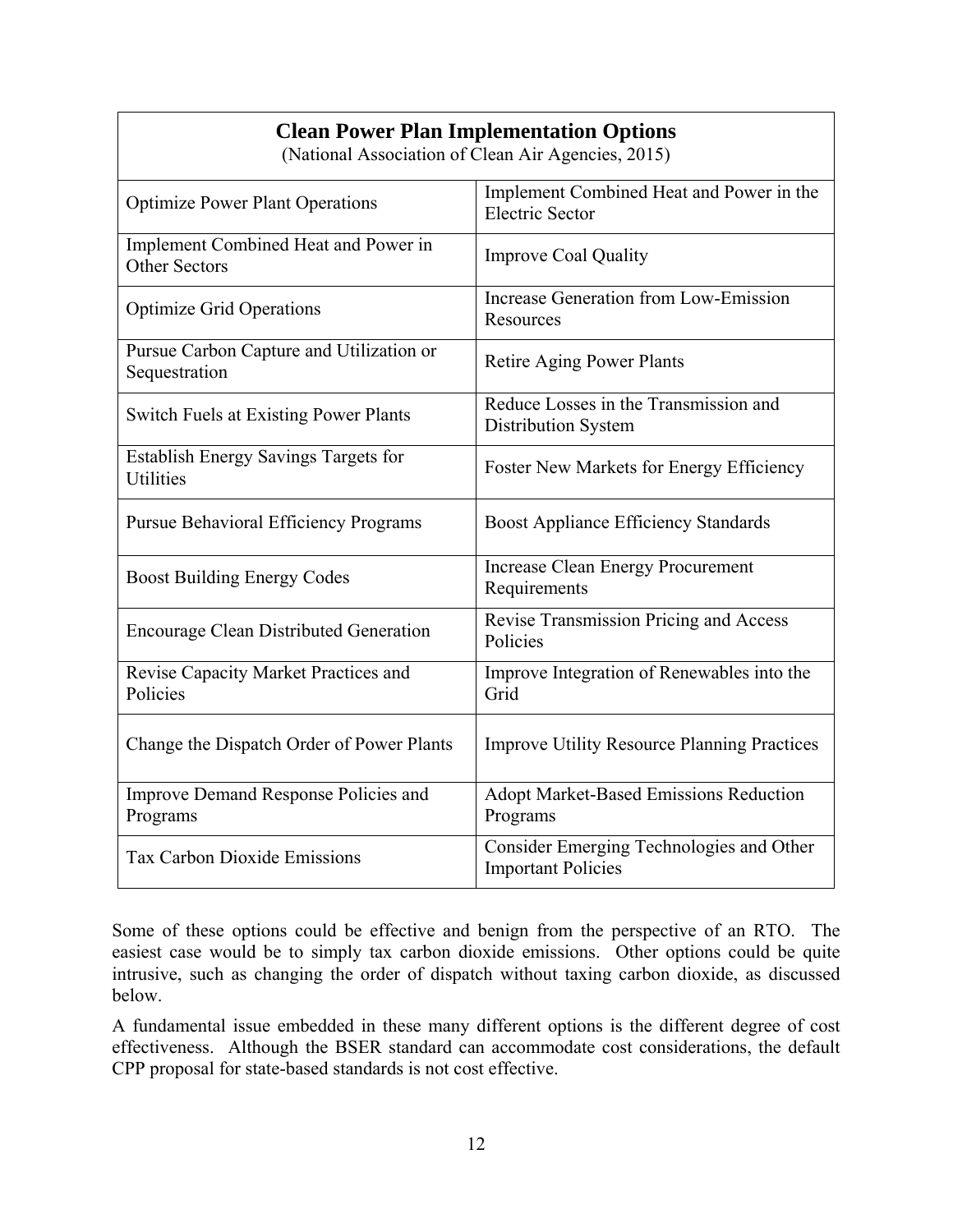The criterion employed by EPA in setting the BSER is a "reasonableness" test. "EPA may not adopt a standard the cost of which would be 'exorbitant,' 'greater than the industry could bear and survive,' 'excessive,' or 'unreasonable.' These formulations appear to be synonymous, and for convenience, in this rulemaking, we will use reasonableness as the standard, so that a control technology may be considered the 'best system of emission reduction ... adequately demonstrated' if its costs are reasonable, but cannot be considered the best system if its costs are unreasonable." (Environmental Protection Agency, 2015b, pp. 298–299) (footnotes omitted)

This expansive definition of what is reasonable would include actions which are expensive but not so expensive as to mean the end of the electricity industry. The issue turns on the cost of renewable technologies. The principal justification of the reasonableness of expanded renewable generation is that installations have been growing and costs have been falling. (Environmental Protection Agency, 2015b, p. 736) But this argument for further deployment of renewables is circular. The expansion has been driven by mandates and subsidies, and the cost of renewable technologies remains high.

## **Alternative Energy System Costs**

The background for considering the cost effectiveness and efficiency of different electricity system options confronts a fundamental problem when comparing alternatives. A starting point is an assessment of the current costs of competing energy supply technologies. Although not invoked in the CPP, a good way to frame the problem starts with the original Google initiative to develop renewable energy that cost less than coal, "known as RE<C." (Google, 2007)

The costs of clean technologies are high, but declining. Success stimulating the development of less expensive energy sources will be crucial in achieving the climate goals.

- **RE<C.** The earlier mantra from Google, where renewable energy (RE) is cheaper than coal (C). This would make adoption of renewables an easy choice even without considering the environmental benefits.
- **RE<C+Carbon Price.** The economic welfare outcome that internalizes the carbon externality. Renewable energy is expensive, but it is worth it. Climate policy includes a mix of mitigation and adaptation.
- **RE>C+Carbon Price.** Renewable energy is too expensive, and climate policy leans heavily towards adaptation.

More generally, the benchmark would include the lesser of the cost of coal or natural gas.

The policy prescription should depend on the diagnosis. How and how much should we be supporting the development and deployment of clean energy technologies?

The levelized cost of energy (LCOE) for supply technologies provides one benchmark. The CPP refers to the "National Renewable Energy Laboratory's (NREL's) 2015 Annual Technology Baseline." (Environmental Protection Agency, 2015b, p. 754) The NREL baseline report (Sullivan et al., 2015) is built from the supporting analysis of the Energy Information Administration used in the 2014 Annual Energy Outlook. The NREL report provides internally consistent scenarios that are not projections. However, the EIA's own analysis for its baseline outlook allows a consistent comparison of its underlying cost projections. This includes adjustments to put the supply technologies on an equivalent basis.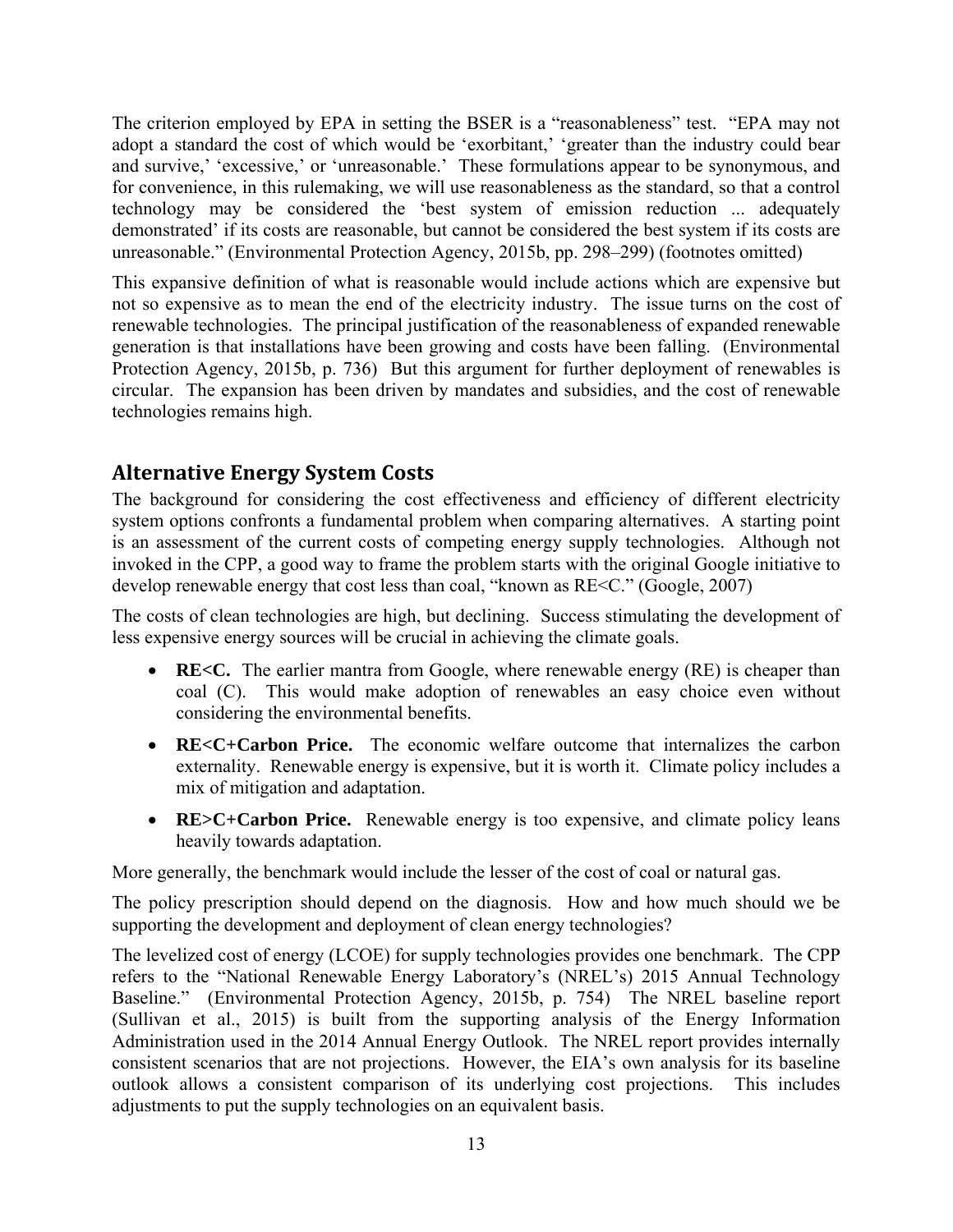The estimates summarized in the accompanying graphic use the same tax and depreciation schedules for plants of similar life, adjust for dispatch and transmission impacts of solar and wind, and incorporate the externality effects of plant emissions. This is an apples-to-apples comparison based on the assumptions and input data for the United States as developed by the Energy Information Administration. (Energy Information Administration, 2014)



The implication of the EIA data is that on average it is not cost effective to deploy clean renewables, either as new additional generation sources or to replace existing fossil fuels plants. Often this unfortunate conclusion is obscured by the many subsidies for renewables, or anecdotes about exceptional deals with distressed suppliers. However, the presentation of the EIA data projected for entry on 2019 is on an apples-to-apples basis that puts all technologies on the same footing.

Faced with this reality, in 2011 Google abandoned its "RE<C" initiative. More recently, the same challenge was revived in the so-called "Global Apollo Programme" with a target "that new-build base-load energy from renewable sources becomes cheaper than new-build coal in sunny parts of the world by 2020, and worldwide from 2025." (King et al., 2015) This is a target; the test has not yet been met.

Nonetheless, estimates from the U.S. government imply a substantial social cost of carbon dioxide  $(\frac{\pi}{6})$  that is not internalized in the market. (U. S. Government Interagency Working Group on Social Cost of Carbon, 2013) (p. 14.)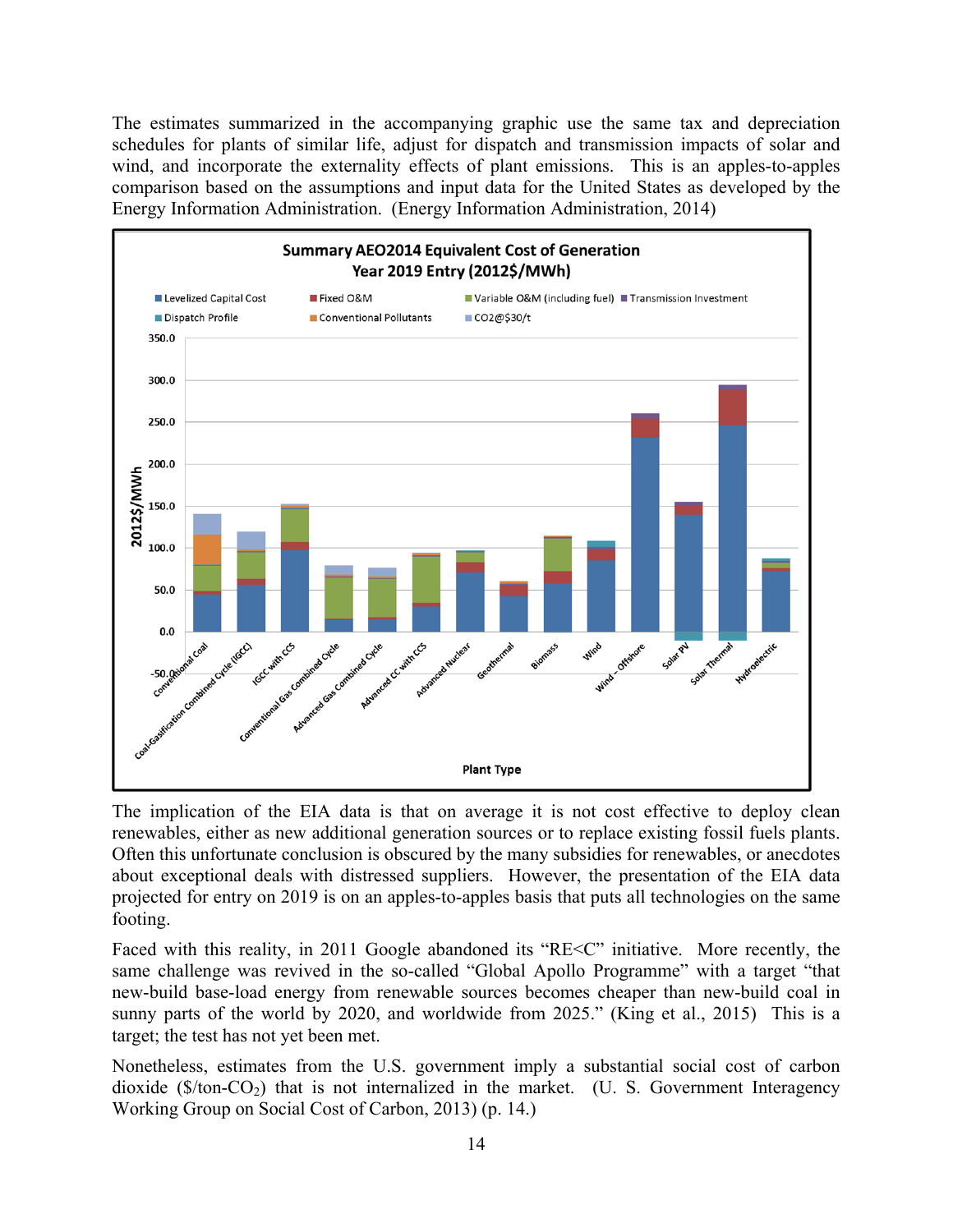

Although there is considerable uncertainty about estimation of the social cost of carbon, a reasonable number from this figure would be in the neighborhood of  $$30/ton-CO<sub>2</sub>$ . This is the figure included in the illustrative LCOE estimates above based on the EIA data.

Apparently, at present, and for most of the future envisioned under the CPP, the prevailing condition will be "RE>C+Carbon Price." The implication is that research and development to discover new and cheaper sources of renewable energy should be a high priority. But wide scale deployment of existing renewable technologies is not supported.

An accompanying implication for the CPP is the challenge that will arise in trying to compel large scale deployment of technologies that are too expensive relative to the estimated marginal social cost.

## **Electricity Market Design**

Electricity markets operated by RTOs cover approximately 70% of electricity load in the United States. These organized electricity markets are expanding, especially in the West through the growth of the Energy Imbalance Market (EIM). The recent expansion is being driven in large part because of the pressures created by the growth in variable energy resources such as wind and solar. "Competitive markets are critical to the integration of renewable resources, demand response, and distributed generation. The markets provide the geographic scope to integrate large amounts of renewable resources and the market signals to attract and integrate new technologies in an efficient manner." (Moot, 2014)

The centerpiece of the organized markets is the framework of bid-based-security-constrainedeconomic-dispatch-with-locational-prices. (Hogan, 2010) The history of development of this market design is long and complicated. (Hogan, 2002) This market design is now found in all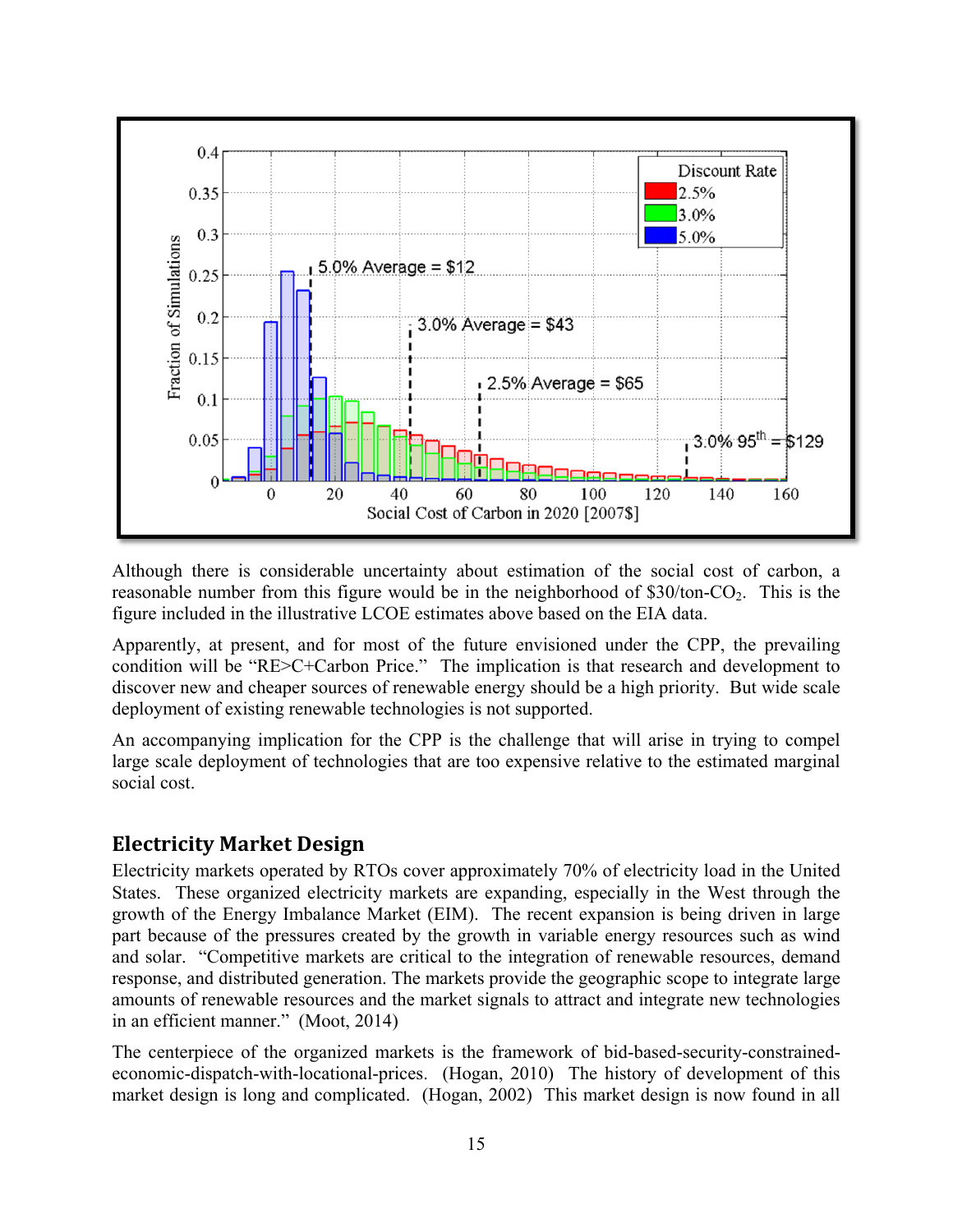the organized markets, but only after many failures along the way in the misguided attempts to embrace some alternative approach.

The fundamental principles of organized electricity markets in the United States include open access and non-discrimination in the terms and conditions for use of the high voltage grid. (Federal Energy Regulatory Commission, 1996) Since access to the grid is necessary to participate in the market, the principles undergird everything else in market design. Furthermore, since the flow of power on the grid and the dispatch of generation and load are inherently interconnected, the rules for access to the grid drive everything related to short-term system operations.

The economic dispatch approach provides efficiency of operation. The security constraints assure that this efficient dispatch respects the constraints of operational reliability and transmission limits. The marginal cost of meeting demand determines the location price. The locational prices assure that the resulting incentives are consistent with the dispatch and avoid artificial arbitrage opportunities that have been problematical with other market models. And the locational differences in these same prices provide the essential ingredient for financial transmission rights that meet the economic purposes of the otherwise unavailable physical transmission rights.

In the end, this model embraced in all the RTOs has a special status. In particular, this economic dispatch market model is the *only* way to organize electricity markets under the principles of open access and non-discrimination. It follows, therefore, that a key responsibility for RTOs and their regulators is to maintain the integrity of this market model.

Although there are ways to implement carbon emission control policies that are consistent with this necessary electricity market design, the CPP includes very mixed messages about the degree to which EPA understands or respects the importance of market design fundamentals.

The CPP analysis utilizes EPA's "Integrated Planning Model (IPM) … a multi-regional, dynamic, deterministic linear programming model of the U.S. electric power sector. It provides forecasts of least cost capacity expansion, electricity dispatch, and emission control strategies while meeting energy demand and environmental, transmission, dispatch, and reliability constraints." (Environmental Protection Agency, 2014b) However, whatever its merits for planning and analysis, IPM is a zonal model built on load duration curves and inter-zonal transmission limits. Hence, IPM cannot replicate the impact of transmission constraints in actual dispatch operations. (Environmental Protection Agency, 2013)

This distinction between the actual details of "dispatch" and EPAs discussion in the CPP of changing the dispatch apparently raised a number of questions. Subsequent to publication of the CPP proposal, when EPA addressed the determination of a mass-based standard, the associated technical report included a lengthy footnote which revealed some confusion:

"EPA recognizes that the word "dispatch" can be used to describe how balancing authorities conduct real-time selection of specific generation (supply) to meet load (demand), on an hourly or even 15-minute basis. In the context of the proposed CPP and in this [Technical Support Document], the word "dispatch" is intended to refer to broader patterns of generation across different generating technologies over longer periods of time, in keeping with the compliance flexibilities afforded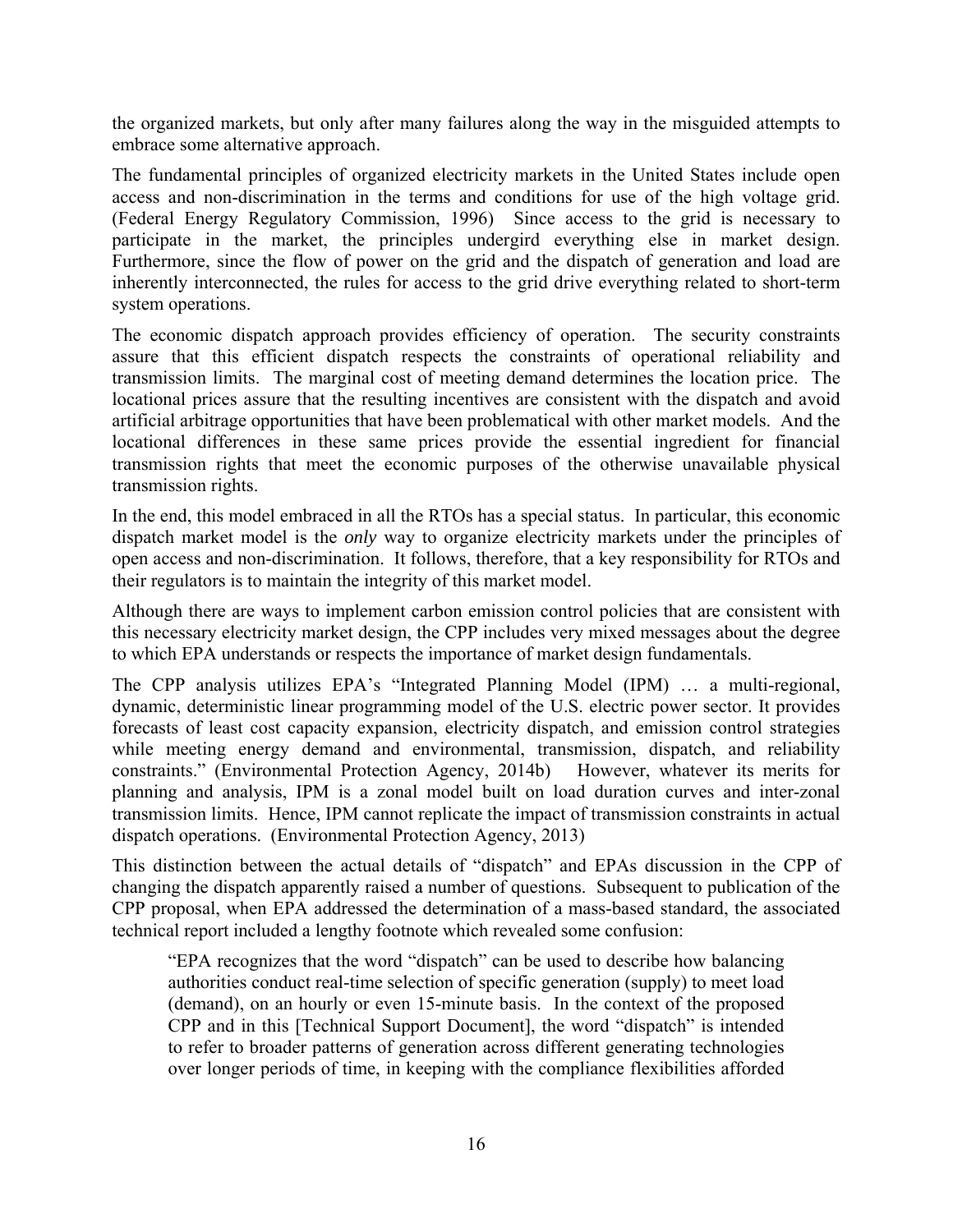under this rule (e.g., where emission performance can be averaged over multiple years)." (Environmental Protection Agency, 2014c) (footnote 6)

This footnote confuses rather than clarifies, and raises a concern that EPA does not understand the nature of the economic dispatch model or its central importance in maintaining the possibility of open access and non-discrimination in electricity markets.

## **Policies for Regional Transmission Operators**

The national policy on carbon standards that stand behind the CPP presents a complicated pattern and many challenges to developing an efficient outcome. The large array of options for reducing carbon emissions means that there will be extensive debate over the content of State Implementation Plans. The full scope of the tradeoffs has already filled millions of public comments, and the process is only beginning. The next round following the EPA final rule will expand the conversation rather than resolve the most contentious issues.

The first responsibility of RTOs is to operate the electricity system to maintain reliability. Within that mandate is the objective to operate an efficient and open market under the principles of open access and non-discrimination. The challenges for this policy are well known, even without the overlay of the CPP. The CPP final rule includes an added discussion of the means to meet reliability requirements and the possibility of a "safety valves" to avoid unintended reliability consequences. (Environmental Protection Agency, 2015b) (p. 50)

An important agenda for RTOs is to improve operation and pricing in the real-time market. (Hogan, 2014) This is already a priority for RTOs and could reinforce capabilities that would be helpful under certain implementations of the CPP. However, the CPP could raise a number of new challenges for RTOs that should be anticipated and should guide discussion on the development of SIPs.

From the perspective of RTOs and their regulators, there are some observations that can guide policy development during this process. Here the perspective reflects "the predominant view held by the FERC's leadership across multiple administrations, both Democratic and Republican, is that the FERC is a fuel-neutral agency and, therefore, does not pick winners and losers by choosing sides in the climate change debate." (Moot, 2014) This perspective extends by implication to the RTOs, where the focus should be on avoiding unintended consequences in the implementation of carbon emission standards.

The short version of the story is to support initiatives that put an explicit price on carbon and avoid activities that undermine the basic purposes of RTOs and put them on a slippery slope towards unravelling the market design.

## *Carbon Tax*

The best single instrument policy for the country would be to adopt a national carbon tax that reflected the social cost of carbon. A common price for carbon would reflect the global impact of carbon emissions and be consistent with an efficient and cost-effective approach to carbon controls.

A carbon tax would add to the marginal cost of generation in proportion to the carbon emissions of a plant, and change the tradeoff in economic dispatch. This carbon price would be incorporated automatically in the generation offers. The result would be a different pattern of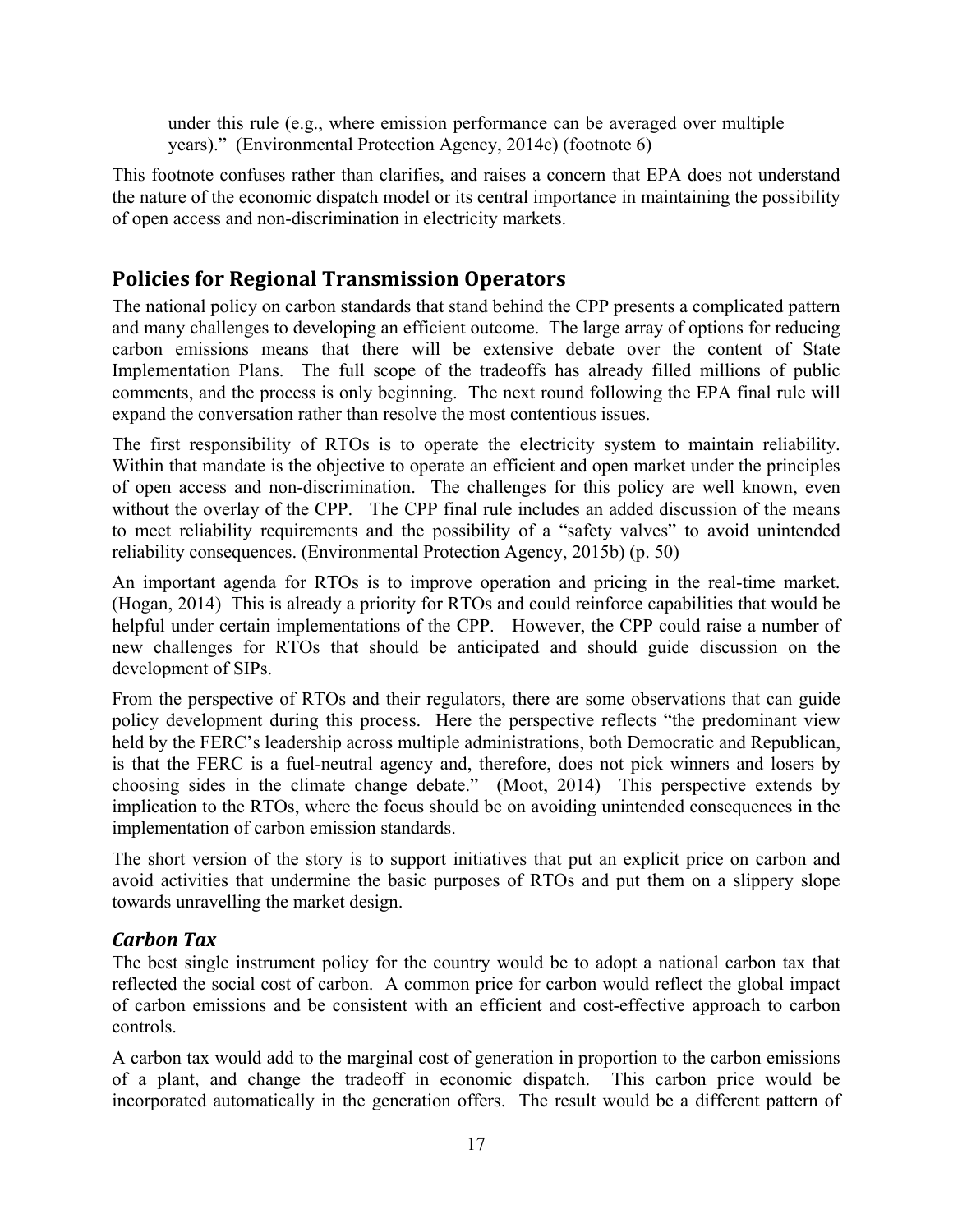generation, locational prices and incentives for investment. The price incentives would affect both supply and demand. From the perspective of the RTOs and organized markets, however, everything would be quite simple. There would be no material impact on the basic design of economic dispatch. A price on carbon is completely compatible with the necessary market design.

A common concern with a carbon tax is that it does not give certainty about the quantity of carbon emissions. However, it is not the quantity of emissions per se that is the issue, but rather the damage the emissions could cause. The purpose of the social cost of carbon estimate is to capture this damage as best we can, and let the quantity be determined that is consistent with that estimate. From this perspective, the quantity uncertainty is a feature but not a problem.

While it is imaginable (with a lot of imagination) that the states would get together with a proposal equivalent to a national carbon tax, and nothing else, and EPA could approve this as the ultimate in multi-state cooperation, we are very far away from this good outcome.



One measure of how far the CPP deviates from this best-practices approach is to consider the EPAs own estimates of the implied price of carbon under the default approach of state-by-state implementation of its mass-based standard. The results in the accompanying map come from EPAs extensive documentation of its analysis for the state-by-state implementation.

The good news is that there is a great deal of analysis documented; the bad news is that it is not particularly transparent. For example, the EPA Regulatory Impact Analysis does not discuss the

 $\overline{a}$ 3 The data field is the "Constraint Shadow Price" for the "#NSPS State CO<sub>2</sub> Constraint" by state in "US\$2011/ton" for the period "2028-2033(RY 2030)" in spreadsheet "Mass-Based SSR.xlsx" in sheet "All Constraints," (Environmental Protection Agency, 2015h). This follows the graphic by Michael Wara (Wara, 2015).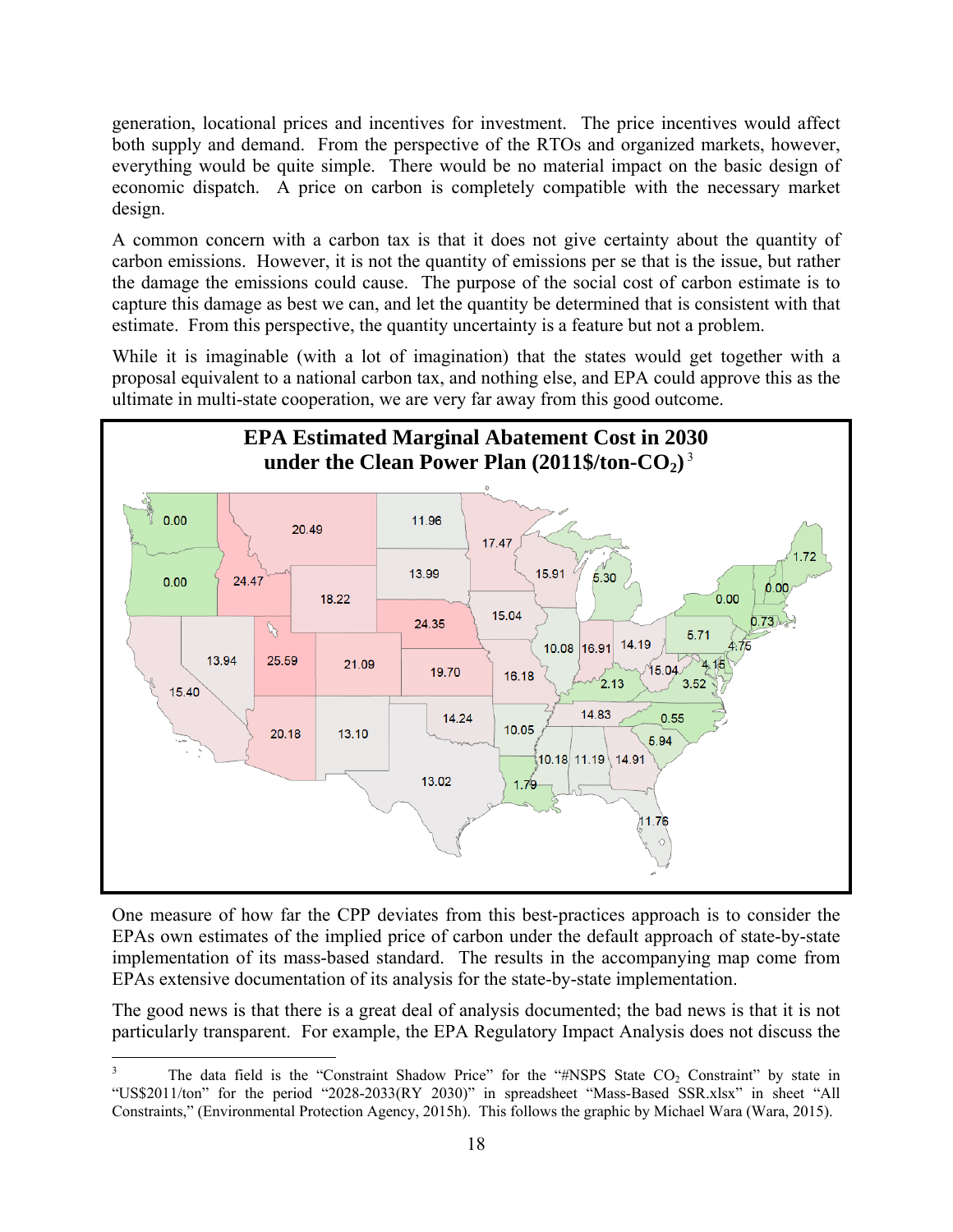implications of these critical results for the implied carbon price. (Environmental Protection Agency, 2015k) These reported prices raise many questions. For example, presumably the  $$0$ /ton-CO<sub>2</sub> for several states reflects policies that EPA deems as exceeding the BSER and the required mass-based standard, implying that the price is for the incremental effect of the EPA standard as a zero-cost option. Without going into the details of the underlying modeling, it is hard to know exactly why there are such great differences from a common carbon price or how this relates to EPA's own cost analysis. However, this is prima facie evidence that the default CPP proposal is far removed from being a cost-effective climate policy with a common price on carbon dioxide, with estimated marginal costs ranging from  $$0-\$26/t$ on-CO<sub>2</sub> across states.

These prices differences present significant opportunities for unintended consequences in the likely attempts to exploit the implicit regulatory arbitrage benefits. They also point to the national advantages of trading.

#### *Cap‐and‐Trade*

Setting a cap on national or regional carbon emissions, and then allowing trading of the associated emission permits, will induce a price on carbon. Absent material transaction costs, this price on carbon should settle at the equivalent carbon tax. As with a tax, the price on carbon would be observable in the trading market and would affect the variable cost of generation in essentially the same way as a tax.

The resulting price on carbon would be incorporated in the bids and offers in the electricity market. The process would be transparent and would not have any material effects on the electricity market design. Incorporating a price on carbon would be simple.

A principal problem with a cap-and-trade approach is the result can be an uncertain implied price of carbon. This has been an issue for the European Union, and the California cap has been designed with so many safety values producing a floor and a ceiling on price that it could be argued it is closer to a carbon tax. (Borenstein, Bushnell, Wolak, & Zaragoza-Watkins, 2014) Given uncertainty about benefits and costs, the optimal design would be a hybrid that is close to but not quite a carbon tax. (Pizer, 2002)

Under its trading rules, the CPP envisions banking but not borrowing of credits, which should further help smooth the price over time. Variation in price may be a problem for public policy, and will certainly be a problem for investors, but it should have little impact on the RTO market design or the integrity of the economic dispatch framework. As demonstrated with RGGI or the California counterpart, the RTO market model can adapt readily to a cap-and-trade approach.

## *Restricted Offers*

Absent an explicit price on carbon emissions, there could be an interest in presenting the RTO with multipart bids that amount to restricted offers. For example, a generating plant might be limited to operate for only a select number of hours in a day. Or the plant might be withheld except in emergency conditions. In principle, the multi-part daily offers could be consistent with the RTO market design and incorporated for individual plants.

Although the modeling and dispatch could accommodate some such restricted offers on a daily basis, at least two problems would confront the market. First, the restricted offers would produce higher total prices that could be similar to the prices that would accrue with a carbon cap. But the treatment and attribution of the price increases would be quite different and could complicate market acceptance.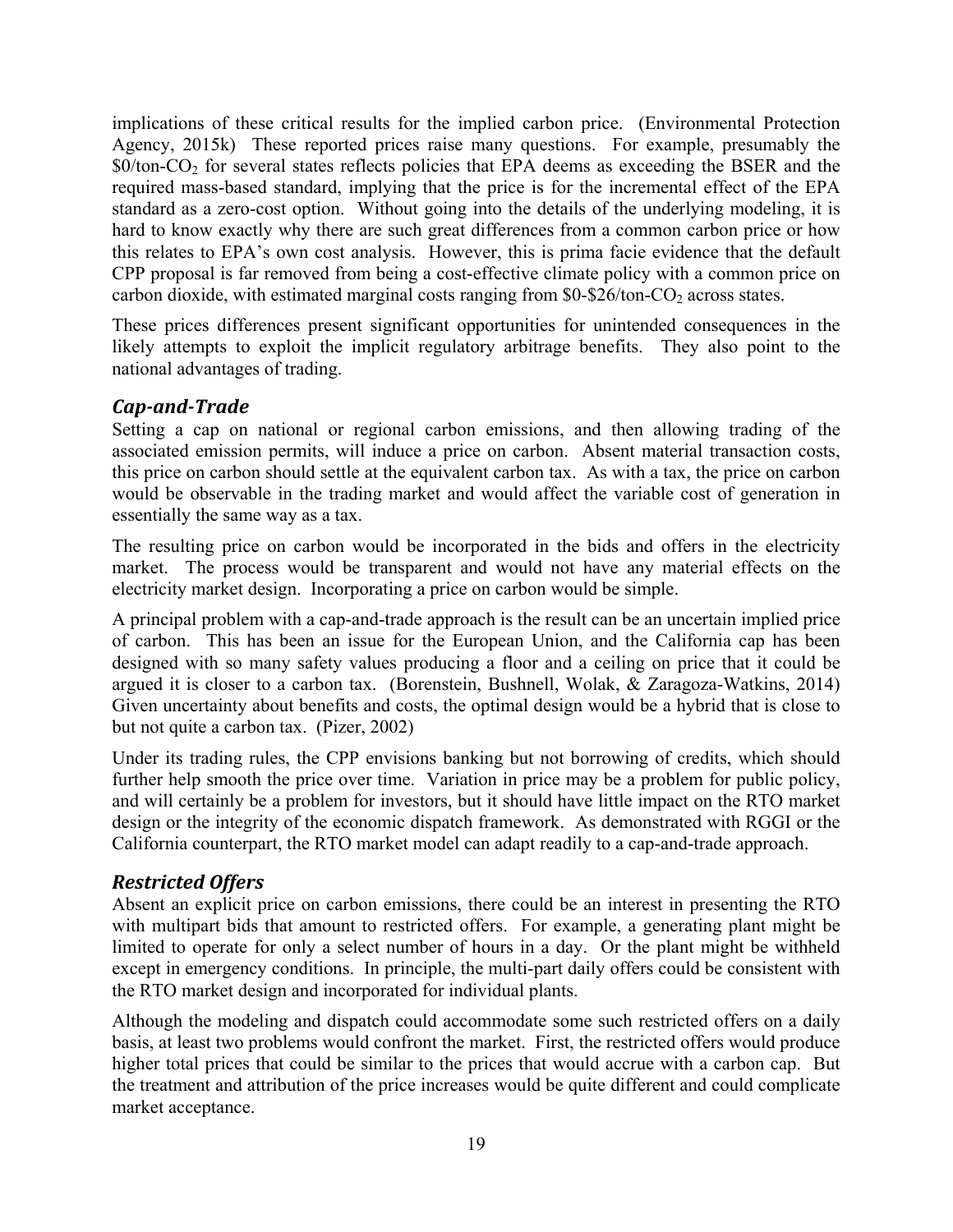Second, without an explicit carbon price, the "Restricted Offers" would involve the same actions found in the exercise of market power. In effect, a "Restricted Offer" would be the same as physical withholding. The RTO would lose the advantage of offer-mitigation as a simple and efficient means for constraining market power. This would put the RTO and the associated market monitors in a more difficult position in identifying and tracking the application of market manipulation through the exercise of market power.

Although the complications would not be insurmountable, reliance on restricted offers would reduce the efficiency of the dispatch and create complicated new oversight problems for RTOs.

## *Self‐Scheduling*

Self-scheduling would be the extreme form of using restricted offers in a daily dispatch. The burden would be on each plant operator to make a judgement every day about the generation profile, rather than rely on economic dispatch.

This approach would raise the same problems in pricing and market monitoring as with restricted offers. However, the scale would be different and the difficulties would be more serious. In addition, substantial reliance on self-scheduling to meet environmental constraints would raise again the question of operational feasibility that produced the need for a coordinated dispatch.

When electricity restructuring was first considered, the so-called "Bilateral" model embraced self-scheduling as the natural way to organize any market. It took many years and expensive failed experiments to demonstrate finally that the special conditions created by interaction across the transmission grid made large scale reliance on self-scheduling both highly inefficient and a threat to operational reliability. (Hogan, 2002)

Any proposals for SIPs that essentially rely on self-scheduling will be a threat to the future reliability of the electricity system and would fundamentally undermine the hard-won progress in establishing the only workable framework for open access and non-discrimination in operation of the electricity grid.

## *Cumulative Constrained Dispatch*

The need for flexibility and the limits of restricted offers or self-scheduling will interact with the carbon emission standards that are almost certainly to be based on a time frame longer than a day. The CPP default calculations envision compliance based on averages over multiple years. Absent an explicit price on carbon and given the uncertainty associated with dispatch over the year, there might be a call to have cumulative carbon emissions as a constraint to be managed by the system operator. The state would specify the emissions to be counted, and the RTO would be left to ensure that the emissions did not exceed the limit at the end of the compliance period.

To be sure, with a cumulative compliance measure, someone must make the decision as to when and how much to emit from each source. However, when plant operators make these decisions and face both the upside benefits and downside risks, they will be in a position to make the commercial decisions about how to change the offer price for their plants. For the RTO however, there would be no commercial upside to balance the downside of failing to meet the restrictions. The result is likely to be a major problem for RTOs, lead to inferior dispatch over time, and produce conservative operation of the system that will create vocal losers and silent winners.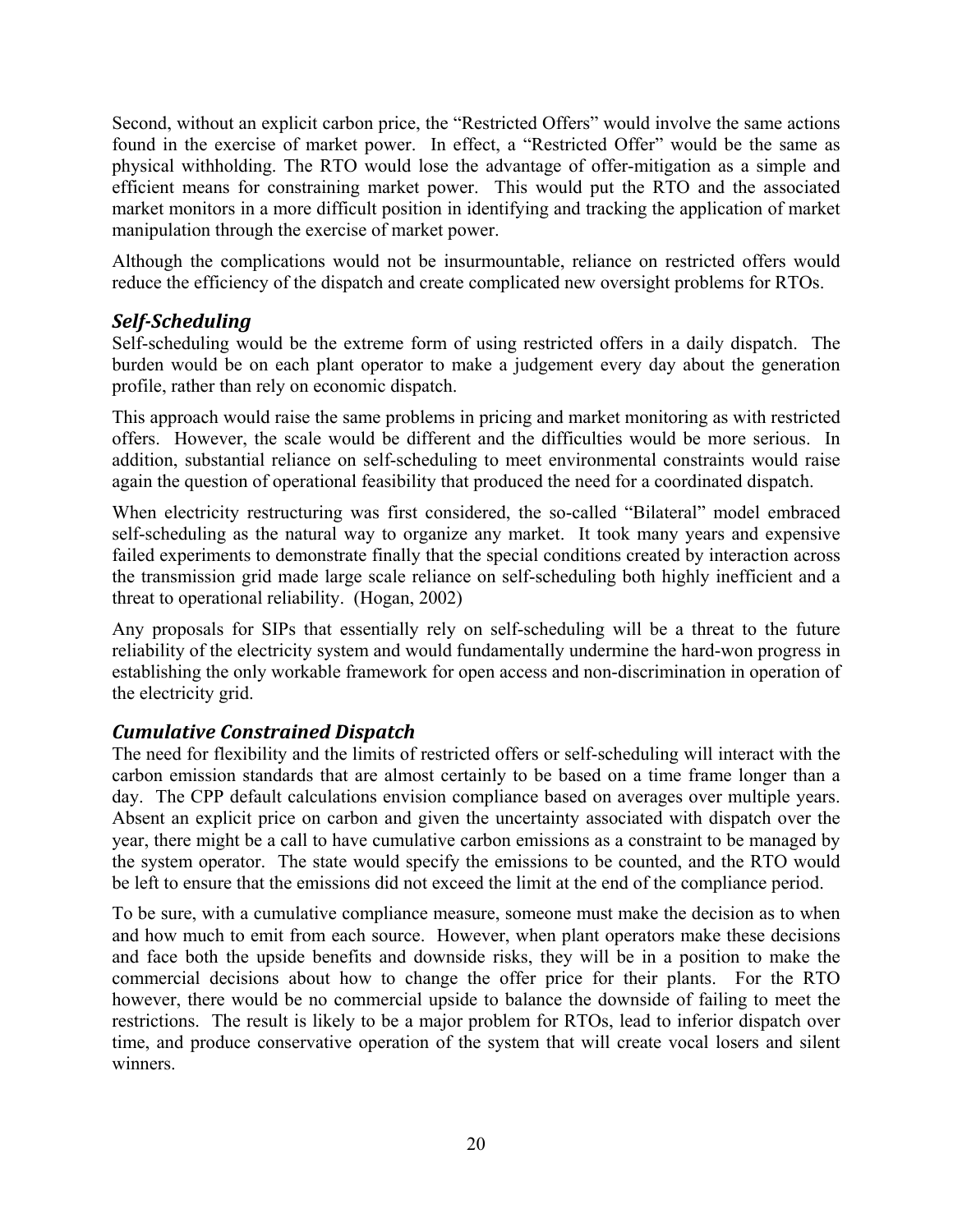The problem of balancing across time is already an issue with energy limited facilities such as pondage hydro or isolated fossil plants with limited fuel storage. Converting all fossil fuel facilities into explicitly energy limited plants would materially complicate operation of RTO markets. This could produce increased cost and reliability problems when there are unusual operating conditions or weather conditions.

## *Deemed Cost Adders*

Absent an explicit price of carbon, a common idea borrowed from planning models is to impose a deemed cost adder to be included to alter the economic dispatch but not to be included in the direct compensation in the dispatch settlement system. In other words, the system operator would impose a carbon price for purposes of the dispatch but exclude that carbon price when determining market prices for the settlement system.

Although this may have surface appeal to some who want to avoid price signals, it would create a number of problems. For example, it would not leave prices unaffected. Depending on the particular rules, this approach would necessarily change the dispatch and therefore change the underlying total and marginal costs of operation. Somehow these changes in costs would have to be reflected in prices. Just how this would occur would depend on the particular rule for pricing.

However, a more serious problem would arise that would not depend on the particular rule for pricing. Since the locational prices based on marginal costs for the dispatch represent the only system for pricing that is consistent with the dispatch, any change must produce a set of prices that are inconsistent with the dispatch. It is these inconsistencies which create the false arbitrage opportunities that lead to market manipulation, and in the extreme case of the California crisis of 2000-2001 the complete breakdown of the electricity market.

We already know of the problems of dealing with out-of-market transactions, and the general trend is or should be to eliminate or minimize reliance on such transactions. The use of deemed cost adders would in effect make all carbon emission transactions out-of-market and compromise the effectiveness of market design. The RTOs are familiar with these problems and should be alert that the SIPs do not drive down this particular slippery slope.

## *Proliferating Subsidies*

Absent an explicit price on carbon, a more indirect approach for deemed cost adders would be to create extensive subsidy programs for the various CPP building blocks. For example, the introduction of renewables has depended on special production tax credits, investment tax credits, renewable portfolio standards and the like. So far these policies have been implemented through government programs or regulatory mandates on utilities. For the most part, the RTOs have been responsible only for dealing with the results as reflected in the bids and offers in the market, but there has been no significant need to change the market design to administer the subsidies.

A principal exception has been the ill-fated implementation of demand response pricing and the market benefit test required by FERC under its Order 745. (Federal Energy Regulatory Commission, 2011) The unhappy outcome was major litigation now under review by the Supreme Court.<sup>4</sup> That demand-response subsidy regime may fall away, but it is indicative of the

<sup>1</sup> 4 "Federal Energy Regulatory Commission v. Electric Power Supply Association," Supreme Court Docket No. 14-840, 14-841.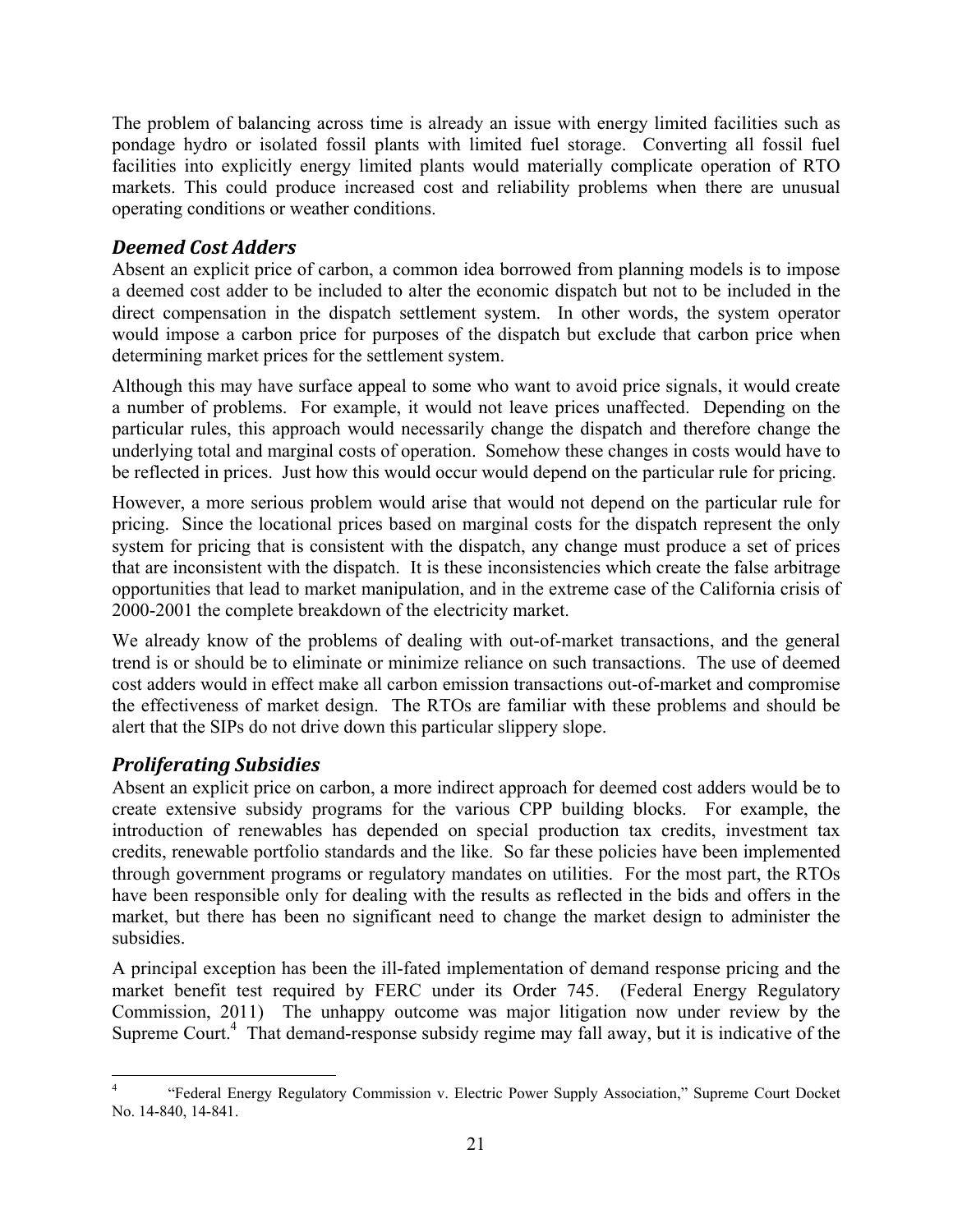problems that would confront market design and system operations when the purpose is to introduce expensive alternatives that are otherwise out-of-market.

Putting a price on carbon is not the same as providing a subsidy to carbon substitutes. As we have seen with the production tax credit (PTC) for wind, subsidies can have material effects on market prices. For example, the negative prices sometimes induced by the PTC can create other problems that require further intervention to counteract the unintended consequences.

The cost of renewable alternatives suggests that there will be even greater pressure to avoid the logical implications of carbon pricing and find subsidies that lower the apparent prices while increasing overall costs. This too is a slippery slope that RTOs should anticipate and avoid. A public policy reason for supporting subsidies as a second-(or third)-best approach does not translate into a good policy for requiring RTOs to administer and enforce the subsidy regime.

#### *Capacity Market Tranches*

Although improvements are in the pipeline, operation of real-time energy markets has produced the familiar "missing money" problem where the profits in the electricity market are deemed not sufficient to support investment. Better pricing in real-time has not always been the highest priority, and the result has been development of capacity markets of various designs to make up the missing money in some of the RTOs. The problems with capacity markets are well known. (FERC-ISONE, 2014)

The fundamental purpose of capacity markets is to provide additional payments for capacity needed to meet the planning reliability requirements. The existence of a mechanism for procurement of capacity that is otherwise uneconomic could create a call to broaden the purpose and create special refinements of the capacity markets to meet the goals of the CPP by supporting otherwise uneconomic capacity that helps meet the CPP targets. Existing capacity markets already make distinctions about the amount of capacity that can be credited to a particular resource. The idea would be to create new tranches to give separate quotas for various renewable generation or energy efficiency programs. This may seem like a small step.

However, this seemingly small step would be a big leap for the RTOs. When capacity markets were first proposed, the idea seemed relatively simple and the duration of the commitment was modest. The problems that surfaced were serious enough. By contrast, the CPP building blocks for new generation or programs would add another cost on top of the missing money that these investments could earn in the capacity market. The scale and duration of the commitments likely would both be greater than for the capacity requirements to meet reliability standards. In effect, the RTO would see its full transformation from the operator of markets to the procurement agency for all long-term power contracts.

This would likely unravel the structure that depends on independence and efficient markets. It would be one matter to have tradeable permit or renewable energy credits systems administered by the states, with independent RTOs operating efficient real-time electricity markets across large regions. It would be quite another matter to have the RTOs take on the responsibility of deciding on the many competing investments and objectives for long-term procurement, and also try to be an unbiased operator of the plants they deemed worthy of investment. The costs and conflicts of just such a central, regulated procurement model were a key part of the problem that led to electricity structuring in the first place. (Hogan, 2002) The cost allocation issues for all but single state RTOs might be enough to cause the defection of states from the organized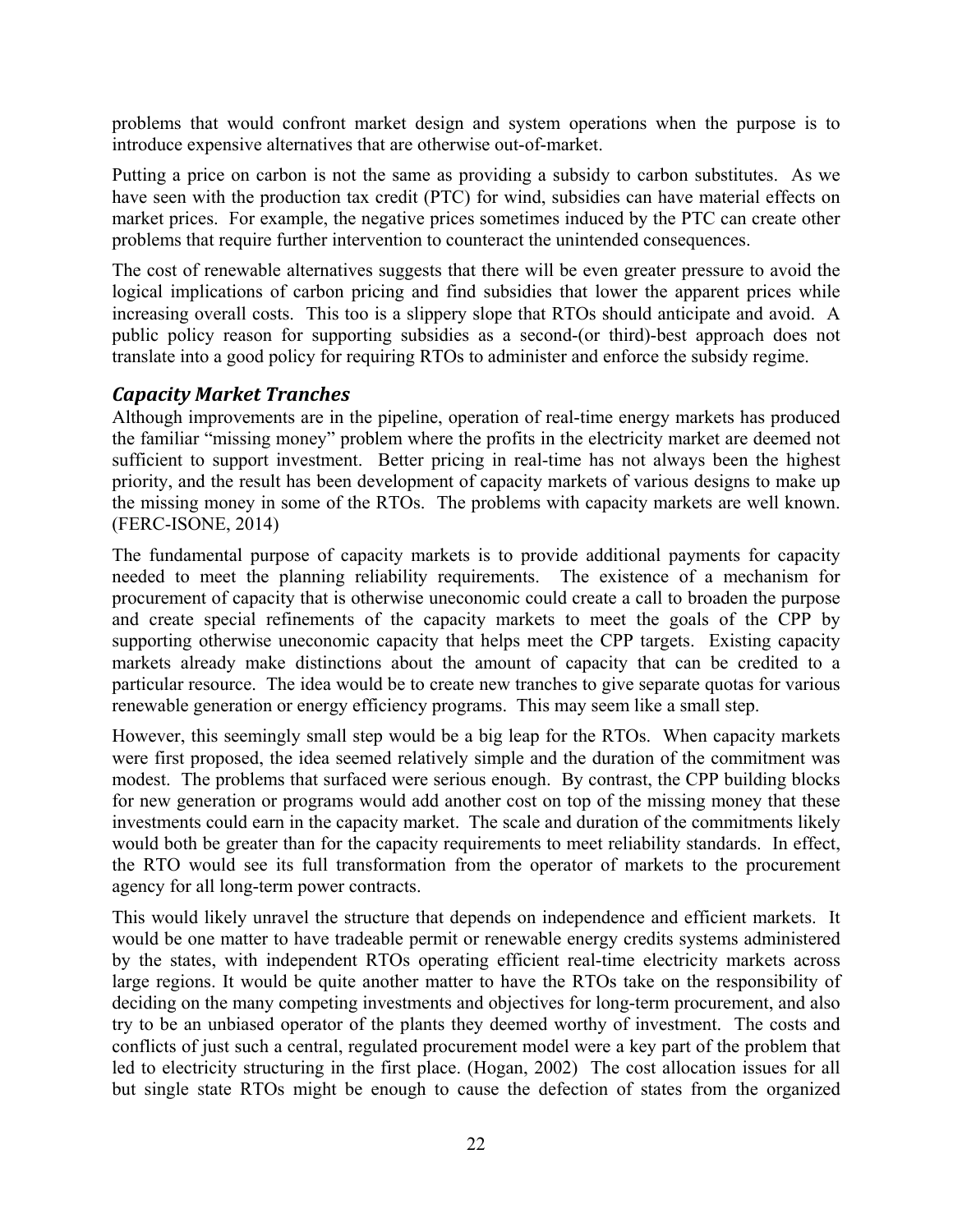markets. All that has been achieved in organized markets could be undone as part of the collateral damage.

#### *Environmental Dispatch*

Absent an explicit price on carbon, a version of modifying the dispatch is to change the objective function of the dispatch model.

"Environmental dispatch is a policy in which the system operator explicitly considers environmental criteria (primarily air pollution emissions) when making dispatch decisions, even if the environmental impacts do not lead to an actual regulatory compliance cost." (National Association of Clean Air Agencies, 2015) (p. ES-7)

The extreme version of this would simply replace the objective function with emissions rather than the bid-based costs. In effect, only carbon would have a price and all other costs would be treated as zero.

While this could be done mechanically, there would be no prices in the settlement system to correspond to the actual costs of operation. Perhaps the RTO could work around this with a twostage dispatch and pricing mechanism where the first stage minimizes carbon emissions and the second stage imposes the resulting emissions as the cap for the dispatch and minimizes total costs. Of course, this would then determine an implicit carbon price that would be included in the settlements system. But now the revenues would accrue to the RTO and not carbon emission permit holders. It is difficult to imagine where this leads, but it is hard to see the electricity market design surviving in this environment. This approach is consistent with one possible reading of the CPP, and EPA offers no discussion of why this would be a problem. Although it may seem far-fetched, RTOs should be alert to this alternative direction down a slippery slope.

## **Conclusion**

The Clean Power Plan sets a specific methodology for setting a rate-based limit on carbon emissions from existing affected generating units and provides flexibility to states regarding how they achieve these limits. The actual state implementation plans for meeting such standards will be the focus of potentially complicated policy discussions. The conversation could be lengthy and litigious. The challenge for the nation is to develop an efficient policy for reducing carbon emissions. The challenge for RTOs and their regulators is to make clear how environmental policies could mesh well with the necessary electricity market design. Environmental policies that put an explicit price on carbon would fit naturally with efficient markets. Absent an explicit price on carbon, RTOs should be alert to avoiding many variants of implementation mechanisms that lead to fundamentally undermining the operation of electricity markets.

## **References**

Borenstein, S., Bushnell, J., Wolak, F. A., & Zaragoza-Watkins, M. (2014). Report of the Market Simulation Group on Competitive Supply/Demand Balance in the California Allowance Market and the Potential for Market Manipulation. Retrieved from http://web.stanford.edu/group/fwolak/cgi-bin/sites/default/files/files/msg\_final\_v25.pdf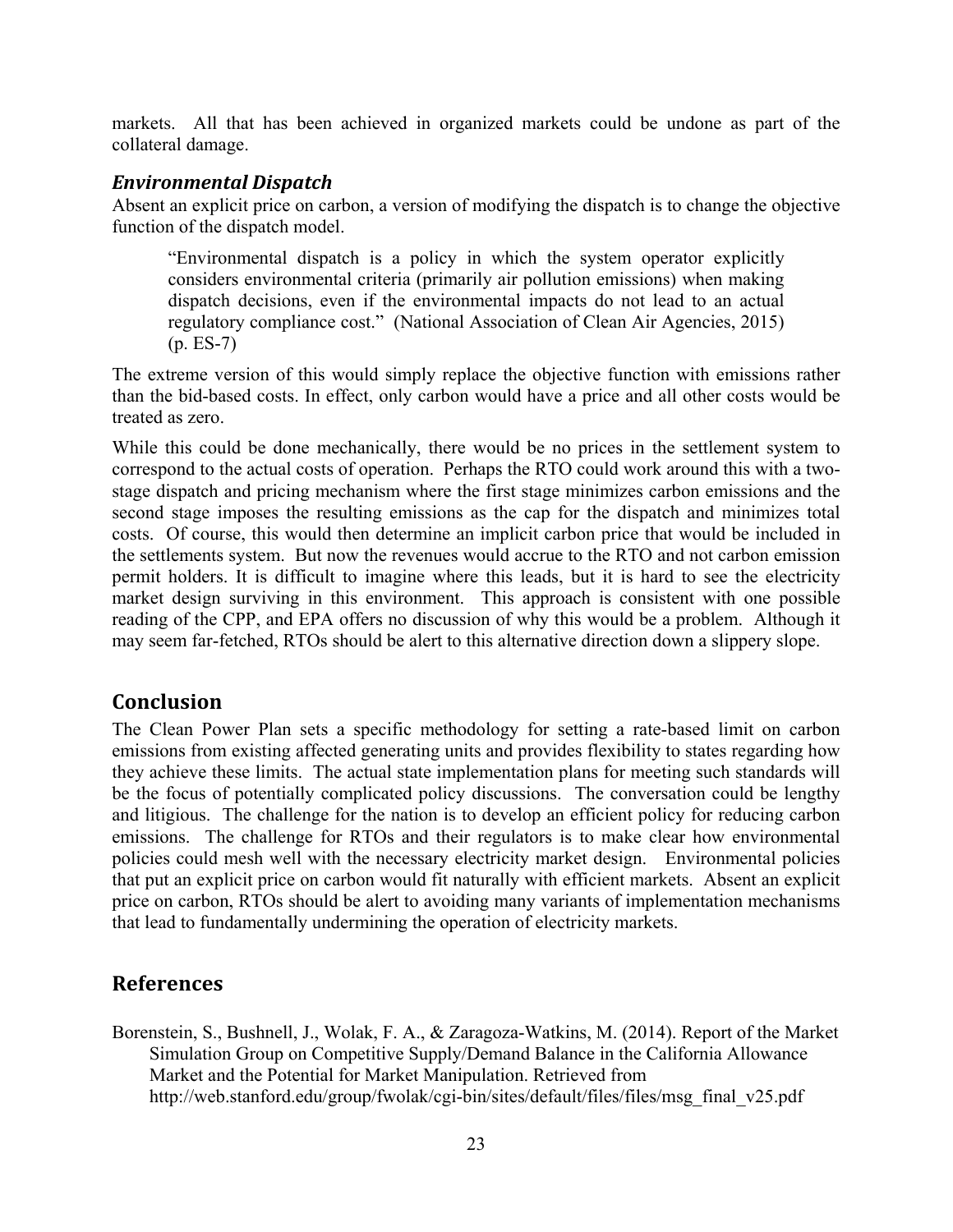Bushnell, J. B., Holland, S. P., Hughes, J. E., Knittel, C. R., Bushnell, J. B., Holland, S. P., … Knittel, C. R. (2014). Strategic Policy Choice in State-Level Regulation: The EPA ' s Clean Power Plan Strategic Policy Choice in State-Level Regulation. Energy Institute, UC Berkeley. Retrieved from https://www.google.com/url?sa=t&rct=j&q=&esrc=s&source=web&cd=1&cad=rja&uact=8 &ved=0CB8QFjAA&url=https://ei.haas.berkeley.edu/research/papers/WP255.pdf&ei=Hxd nVdXhFILutQX\_jYHgAw&usg=AFQjCNFLYoyD6\_1RYqlcdbCvgE0oq0kRkg&bvm=bv. 93990622,d.b2w

- Energy Information Administration. (2014). *Annual Energy Outlook 2014*. Retrieved from http://www.eia.gov/forecasts/aeo/pdf/0383(2014).pdf
- Environmental Protection Agency. (2010). Final Rule: Prevention of Significant Deterioration and Title V Greenhouse Gas Tailoring Rule--Fact Sheet. Retrieved from http://www.epa.gov/nsr/documents/20100413fs.pdf
- Environmental Protection Agency. (2013). Documentation for EPA Base Case v.5 .13 Using the Integrated Planning Model. Office of Air and Radiation, Clean Air Markets Division. Retrieved from http://www.epa.gov/airmarkets/documents/ipm/Documentation.pdf
- Environmental Protection Agency. (2014a). Clean Power Plan Proposed Rule. Retrieved from http://www.gpo.gov/fdsys/pkg/FR-2014-06-18/pdf/2014-13726.pdf
- Environmental Protection Agency. (2014b). Power Sector Modeling. Retrieved from http://www.epa.gov/powersectormodeling/
- Environmental Protection Agency. (2014c). Translation of the Clean Power Plan Emission Rate-Based CO<sub>2</sub> Goals to Mass-Based Equivalents. Retrieved from http://www2.epa.gov/sites/production/files/2014-11/documents/20141106tsd-rate-tomass.pdf
- Environmental Protection Agency. (2015a). Carbon Pollution Standards. Retrieved from http://www2.epa.gov/carbon-pollution-standards/fact-sheet-details-about-proposal-newsources
- Environmental Protection Agency. (2015b). Clean Power Plan (Carbon Pollution Emission Guidelines for Existing Stationary Sources: Electric Utility Generating Units). Washington, D.C. Retrieved from http://www2.epa.gov/cleanpowerplan/clean-power-plan-existingpower-plants#CPP-final
- Environmental Protection Agency. (2015c). Clean Power Plan Fact Sheet: The Role of States. Washington, D.C. Retrieved from http://www2.epa.gov/sites/production/files/2015- 08/documents/fs-cpp-states-decide.pdf
- Environmental Protection Agency. (2015d).  $CO<sub>2</sub>$  Emission Performance Rate and Goal Computation Technical Support Document for CPP Final Rule. Washington, D.C. Retrieved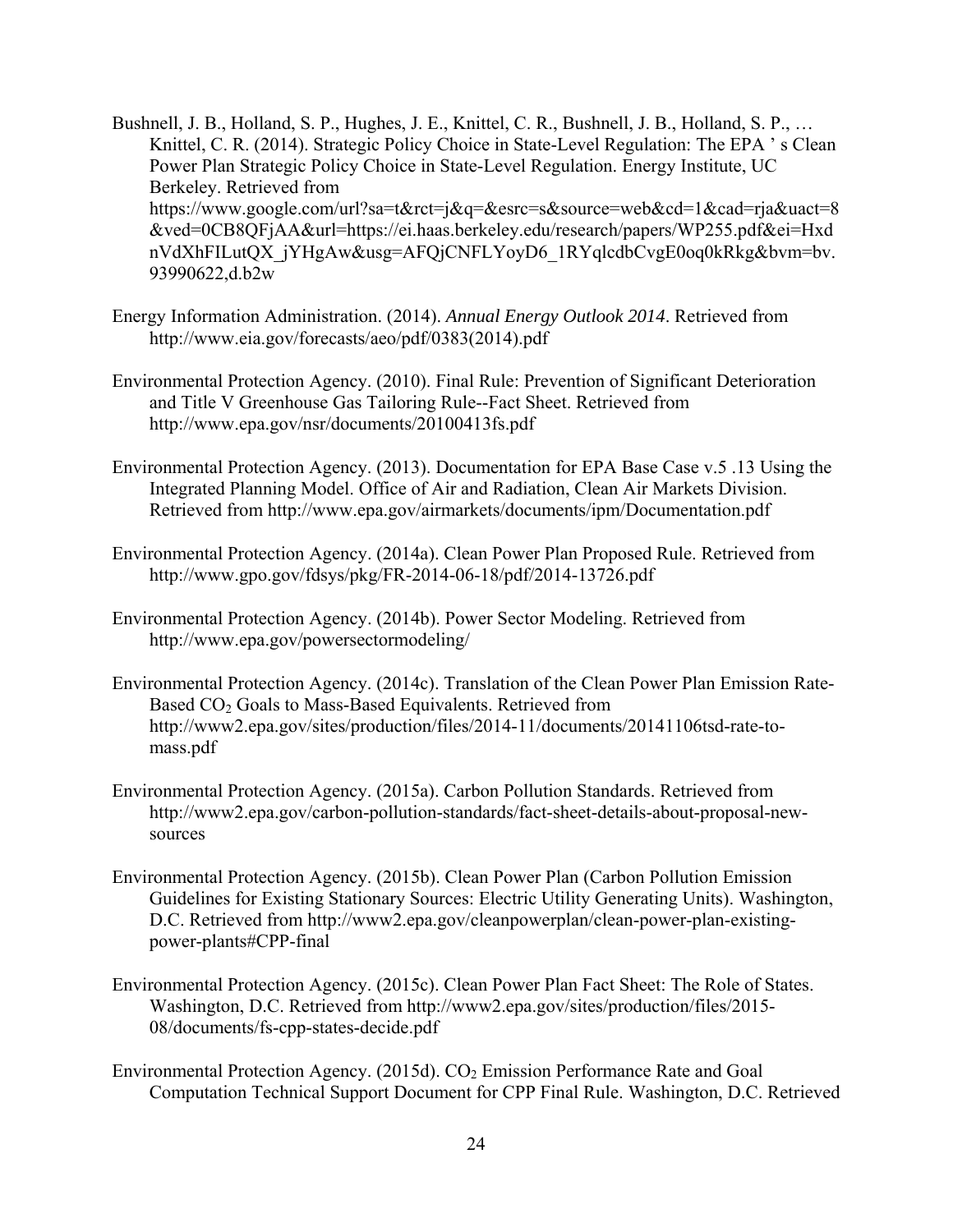from http://www.epa.gov/airquality/cpp/tsd-cpp-emission-performance-rate-goalcomputation.pdf

- Environmental Protection Agency. (2015e).  $CO<sub>2</sub>$  Emission Performance Rate and Goal Computation Technical Support Document for CPP Final Rule: Data File Goal Computation Appendix 1-5. Retrieved from http://www.epa.gov/airquality/cpp/tsd-cppemission-performance-rate-goal-computation-appendix-1-5.xlsx
- Environmental Protection Agency. (2015f). Energy efficiency in the clean power plan. Washington, D.C. Retrieved from http://www2.epa.gov/sites/production/files/2015- 08/documents/fs-cpp-ee.pdf
- Environmental Protection Agency. (2015g). Federal Plan Requirements for Greenhouse Gas Emissions from Electric Utility Generating Units Constructed on or Before January 8, 2014 (Proposed Rule). Washington, D.C. Retrieved from http://www.epa.gov/airquality/cpp/cppproposed-federal-plan.pdf
- Environmental Protection Agency. (2015h). Mass-Based Integrated Planning Model Run Files. Washington, D.C. Retrieved from http://www.epa.gov/airmarkets/documents/ipm/Mass\_Based.zip
- Environmental Protection Agency. (2015i). New Source Complements to Mass Goals Technical Support Document for CPP Final Rule. Washington, D.C. Retrieved from http://www.epa.gov/airquality/cpp/tsd-cpp-new-source-complements.pdf
- Environmental Protection Agency. (2015j). Overview of the Clean Power Plan. Washington, D.C. Retrieved from http://www2.epa.gov/cleanpowerplan/fact-sheet-overview-cleanpower-plan
- Environmental Protection Agency. (2015k). Regulatory Impact Analysis for the Clean Power Plan Final Rule. Washington, D.C. Retrieved from http://www2.epa.gov/sites/production/files/2015-08/documents/cpp-final-rule-ria.pdf
- Federal Energy Regulatory Commission. (1996). Promoting wholesale competition through open access non-discriminatory transmission services by public utilities; recovery of stranded costs by public. Retrieved from http://www.ferc.gov/legal/maj-ord-reg/land-docs/rm95-8-  $00w.txt$
- Federal Energy Regulatory Commission. Demand Response Compensation in Organized Wholesale Energy Markets (2011). Washington, DC: 134 FERC ¶ 61,187. Retrieved from http://www.ferc.gov/EventCalendar/Files/20110315105757-RM10-17-000.pdf
- FERC-ISONE. (2014). *ISONE Order on Pay for Performance*. Retrieved from http://www.isone.com/regulatory/ferc/orders/2014/may/er14-1050-000\_5-30- 14 pay for performance order.pdf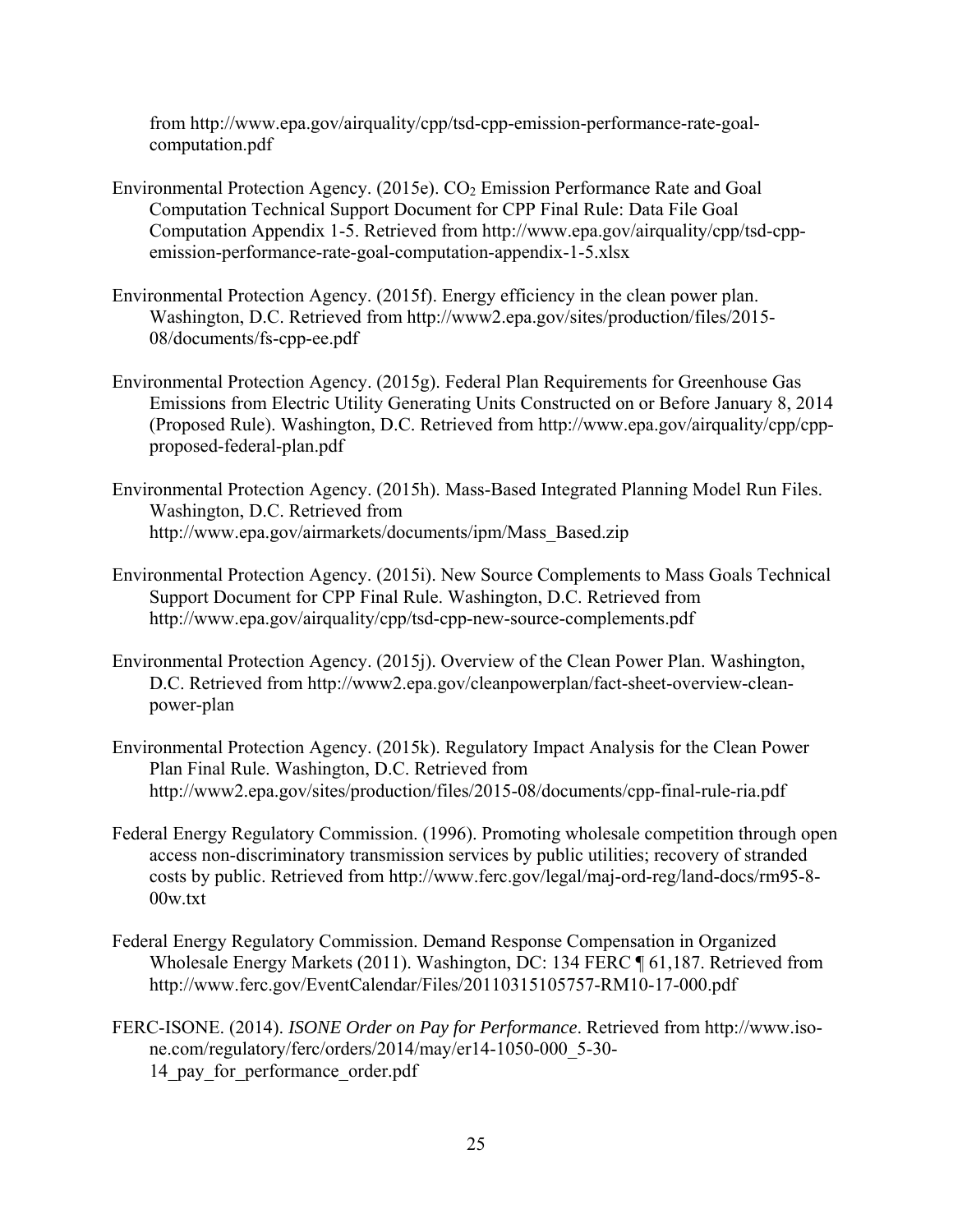- Fowlie, M., Goulder, L., Kotchen, M., Borenstein, S., Bushnell, J., Davis, L., … Wolak, F. (2014). An economic perspective on the EPA's Clean Power Plan. *Science*, *346*(6211), 815–816. doi:10.1126/science.1261349
- Fowlie, M., Greenstone, M., & Wolfram, C. (2015). Do Energy Efficiency Investments Deliver? Evidence from the Weatherization Assistance Program. Retrieved from http://berkeley.us7.listmanage.com/track/click?u=253a4daef999872b9fde3a2e1&id=1830854e8b&e=e929a65a62
- Google. (2007). Renewable Energy Cheaper than Coal. Retrieved from http://googlepress.blogspot.com/2007/11/googles-goal-renewable-energy-cheaper\_27.html
- Hogan, W. W. (2002). Electricity market restructuring: reforms of reforms. *Journal of Regulatory Economics*, *21*(1), 103–132. Retrieved from http://ezpprod1.hul.harvard.edu/login?url=http://search.ebscohost.com/login.aspx?direct=true&db=bt h&AN=17768581&site=ehost-live&scope=site
- Hogan, W. W. (2010). Electricity Wholesale Market Design in a Low-Carbon Future. In B. Moselle, J. Padilla, & R. Schmalensee (Eds.), *Harnessing Renewable Energy in Electric Power* (pp. 113–136). Washington, DC: RFF Press. Retrieved from http://books.google.com/books?hl=en&lr=&id=KHJIC6JdZXIC&oi=fnd&a mp;pg=PA113&dq=Electricity+Wholesale+Market+Design+in+a+Low+Carbon+Futu re&ots=INnkMfF9-Z&sig=G1l6p1H0\_dKtmdFXzDjbNoOVjpQ
- Hogan, W. W. (2014). Electricity Market Design and Efficient Pricing: Applications for New England and Beyond. *The Electricity Journal*, *27*(7), 23–49. doi:10.1016/j.tej.2014.07.009
- King, D., Browne, J., Layard, R., Donnell, G. O., Rees, M., Stern, N., & Turner, A. (2015). A Global Apollo Programme to Combat Climate Change. Retrieved from http://cep.lse.ac.uk/pubs/download/special/Global\_Apollo\_Programme\_Report.pdf
- Moeller, P. (2015). FERC's Moeller sees "unforeseen consequences" of air regulators planning the grid. Energywire. Retrieved from http://www.eenews.net/energywire/2015/06/18/stories/1060020441
- Moot, J. (2014). Subsidies, Climate Change, Electric Markets and the FERC. *Energy Law Journal*, *35*(2), 345–374. Retrieved from http://heinonlinebackup.com/hol-cgibin/get\_pdf.cgi?handle=hein.journals/energy35&section=24
- National Association of Clean Air Agencies. (2015). *Implementing EPA's Clean Power Plan: A Menu of Options*. Retrieved from http://www.4cleanair.org/sites/default/files/Documents/NACAA\_Menu\_of\_Options\_HR.pd f
- Pizer, W. A. (2002). Combining price and quantity controls to mitigate global climate change. *Journal of Public Economics*, *85*(3), 409–434. doi:10.1016/S0047-2727(01)00118-9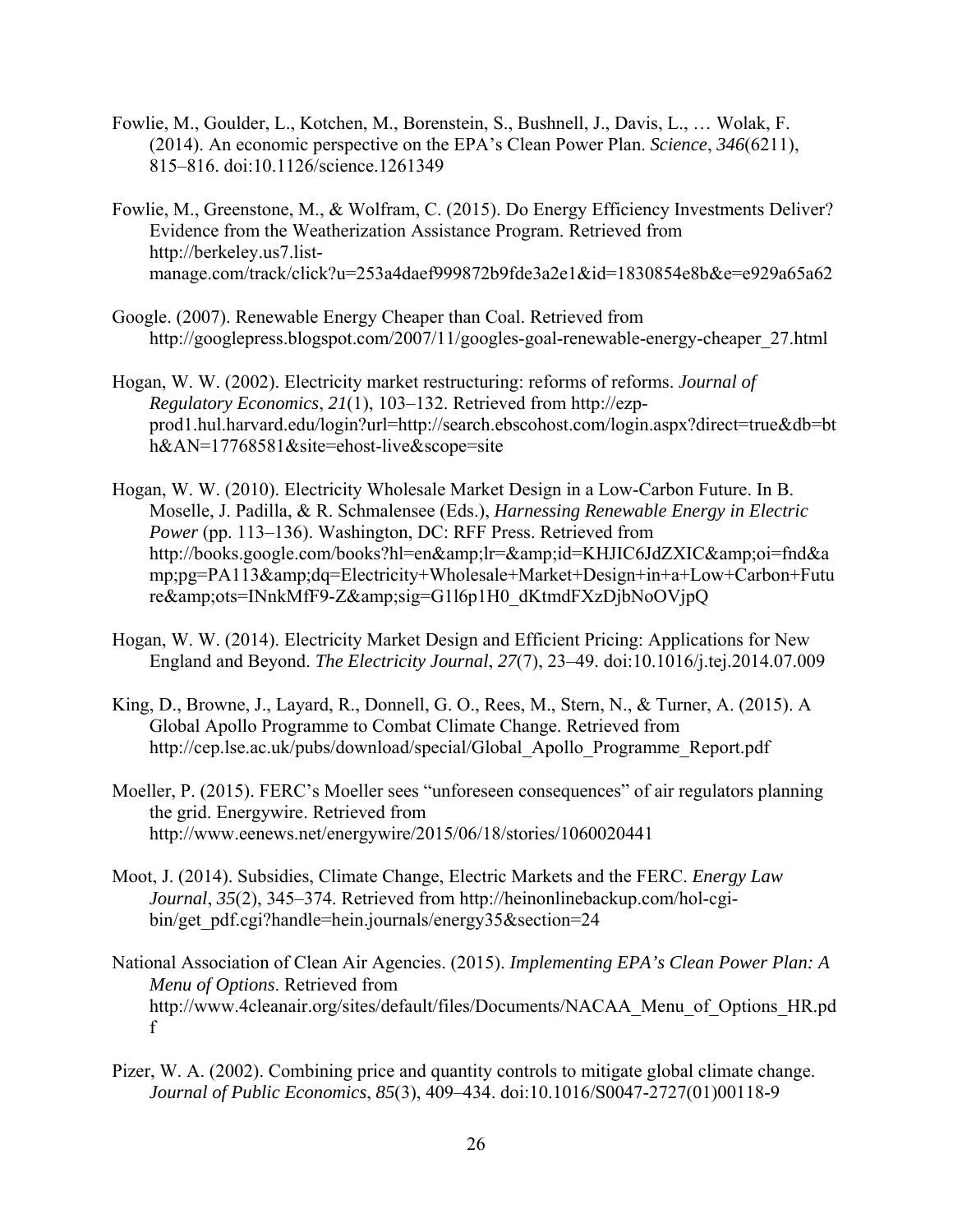- Sullivan, P., Cole, W., Blair, N., Lantz, E., Krishnan, V., Mai, T., … Porro, G. (2015). 2015 Standard Scenarios Annual Report : U . S . Electric Sector Scenario Exploration. National Renewable Energy Laboratory. Retrieved from http://www.nrel.gov/docs/fy15osti/64072.pdf
- U. S. Government Interagency Working Group on Social Cost of Carbon. (2013). Technical Update of the Social Cost of Carbon for Regulatory Impact Analysis Under Executive Order 12866. Retrieved from https://www.whitehouse.gov/sites/default/files/omb/inforeg/social\_cost\_of\_carbon\_for\_ria 2013 update.pdf
- U.S. Supreme Court. Massachusetts v. Environmental Protection Agency, 549 U.S. 497 (2007).
- Wara, M. (2015). EPA Estimated Marginal Abatement Cost in 2030. Retrieved from https://niskanencenter.org/blog/how-high-would-a-carbon-tax-need-to-be-to-hit-cppemission-reductions/

 $\overline{a}$ 

Wara, M., Cullenward, D., & Teitelbaum, R. (2015). Peak Electricity and the Clean Power Plan. *The Electricity Journal*, *28*(4), 18–27. doi:10.1016/j.tej.2015.04.006

<sup>&</sup>lt;sup>i</sup> William W. Hogan is the Raymond Plank Professor of Global Energy Policy, John F. Kennedy School of Government, Harvard University. This paper draws on research for the Harvard Electricity Policy Group and for the Harvard-Japan Project on Energy and the Environment. Preparation of this paper was supported by the NYISO. The author is or has been a consultant on electric market reform and transmission issues for Allegheny Electric Global Market, American Electric Power, American National Power, Aquila, Atlantic Wind Connection, Australian Gas Light Company, Avista Corporation, Avista Utilities, Avista Energy, Barclays Bank PLC, Brazil Power Exchange Administrator (ASMAE), British National Grid Company, California Independent Energy Producers Association, California Independent System Operator, California Suppliers Group, Calpine Corporation, CAM Energy, Canadian Imperial Bank of Commerce, Centerpoint Energy, Central Maine Power Company, Chubu Electric Power Company, Citigroup, City Power Marketing LLC, Cobalt Capital Management LLC, Comision Reguladora De Energia (CRE, Mexico), Commonwealth Edison Company, COMPETE Coalition, Conectiv, Constellation Energy, Constellation Energy Commodities Group, Constellation Power Source, Coral Power, Credit First Suisse Boston, DC Energy, Detroit Edison Company, Deutsche Bank, Deutsche Bank Energy Trading LLC, Duquesne Light Company, Dyon LLC, Dynegy, Edison Electric Institute, Edison Mission Energy, Electricity Corporation of New Zealand, Electric Power Supply Association, El Paso Electric, Energy Endeavors LP, Exelon, Financial Marketers Coalition, FirstEnergy Corporation, FTI Consulting, GenOn Energy, GPU Inc. (and the Supporting Companies of PJM), GPU PowerNet Pty Ltd., GDF SUEZ Energy Resources NA, Great Bay Energy LLC, GWF Energy, Independent Energy Producers Assn, ISO New England, Koch Energy Trading, Inc., JP Morgan, LECG LLC, Luz del Sur, Maine Public Advocate, Maine Public Utilities Commission, Merrill Lynch, Midwest ISO, Mirant Corporation, MIT Grid Study, Monterey Enterprises LLC, MPS Merchant Services, Inc. (f/k/a Aquila Power Corporation), JP Morgan Ventures Energy Corp., Morgan Stanley Capital Group, National Independent Energy Producers, New England Power Company, New York Independent System Operator, New York Power Pool, New York Utilities Collaborative, Niagara Mohawk Corporation, NRG Energy, Inc., Ontario Attorney General, Ontario IMO, Ontario Ministries of Energy and Infrastructure, Pepco, Pinpoint Power, PJM Office of Interconnection, PJM Power Provider (P3) Group, Powerex Corp., Powhatan Energy Fund LLC, PPL Corporation, PPL Montana LLC, PPL EnergyPlus LLC, Public Service Company of Colorado, Public Service Electric & Gas Company, Public Service New Mexico, PSEG Companies, Red Wolf Energy Trading, Reliant Energy, Rhode Island Public Utilities Commission, Round Rock Energy LP, San Diego Gas & Electric Company,